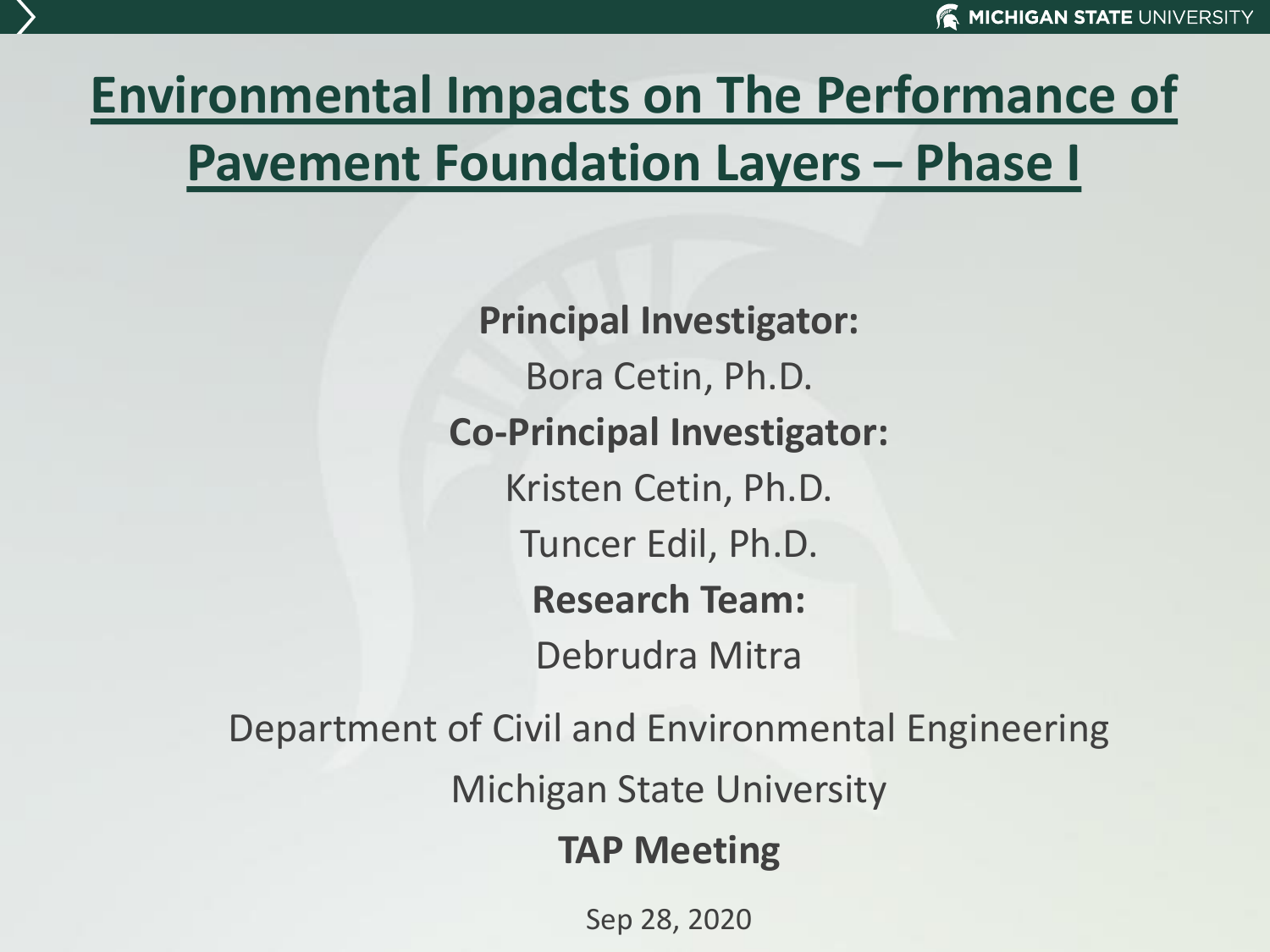# **Objective of the Study:**

- Analyze the temperature and moisture data of soil at different location
- **EXECTE 10 Inc.** The soil temperature data
- **EXTE TO identify number of freeze thaw cycles at certain depths** and frost depth isotherms over time
- **EXECTE:** Create a framework/tool to provide soil temperature and number of freeze-thaw cycles predictions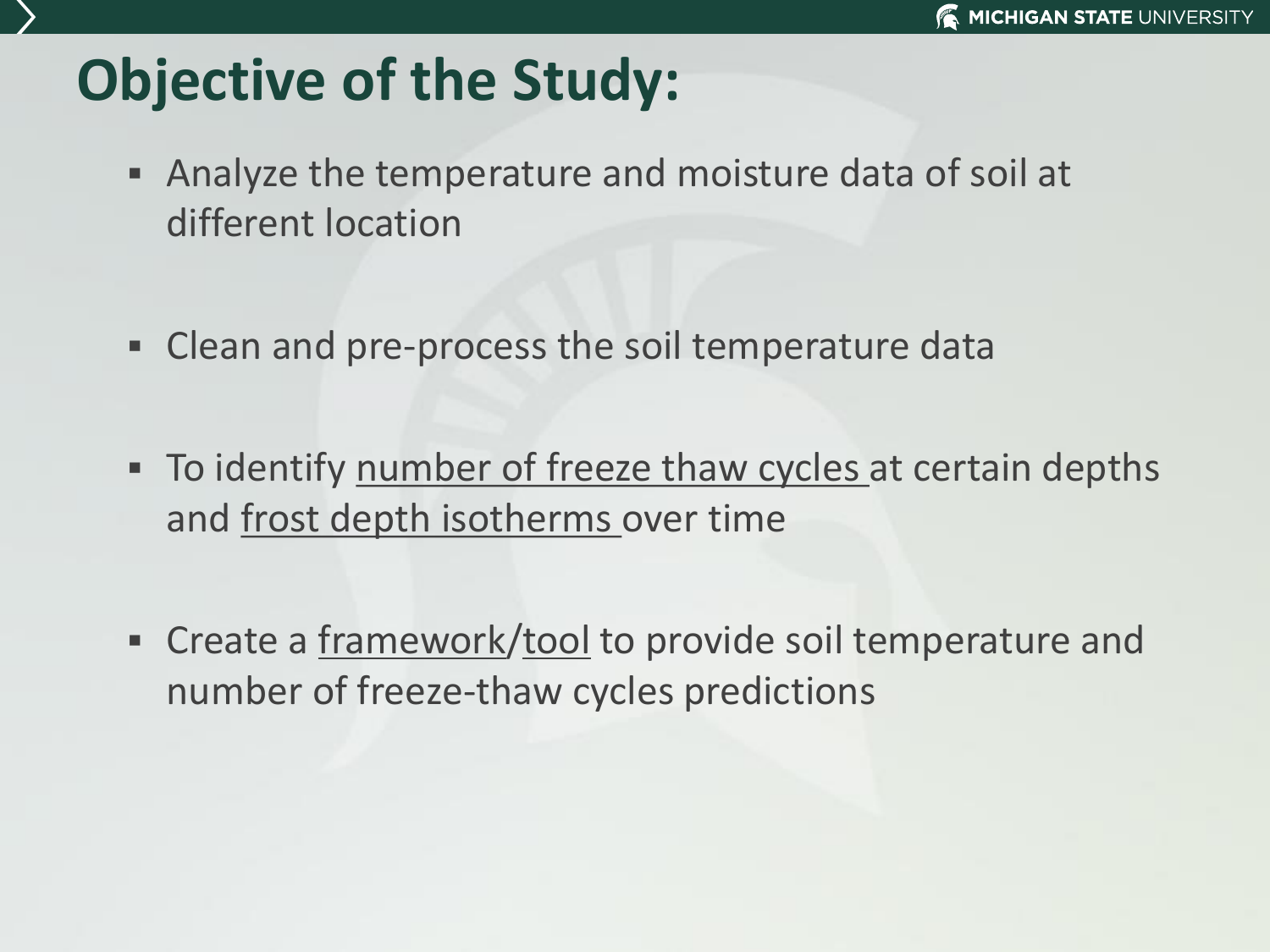# **Data details:**

**Dataset 1 (of 2):**

Temperature and moisture data of 6 different locations are available within 2-mile span of roadway at Monticello, Minnesota

• Cell 185; Cell 186; Cell 188; Cell 189; Cell 127; Cell 728

Frequency: 15-minute time intervals Time period: August 2017 to December 2019

Climate data: air temperature, relative humidity, wind speed, net radiation, precipitation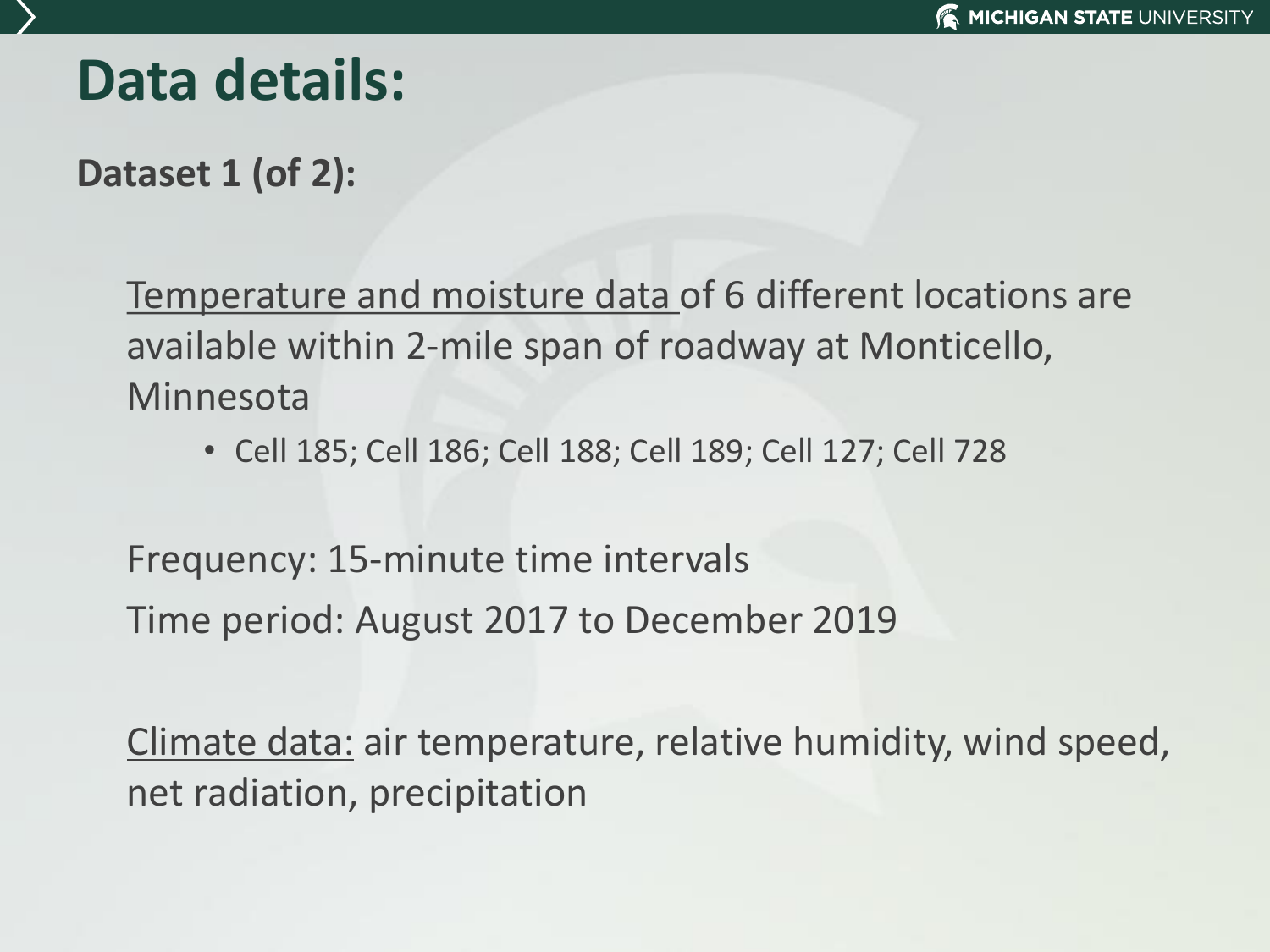# **Soil profiles (Dataset 1):**



Schematic of the soil profiles for temperature and moisture data collection for the locations of (a) Cell 185; (b) Cell 186; (c) Cell 188; (d) Cell 189; (e) Cell 127; (f) Cell 728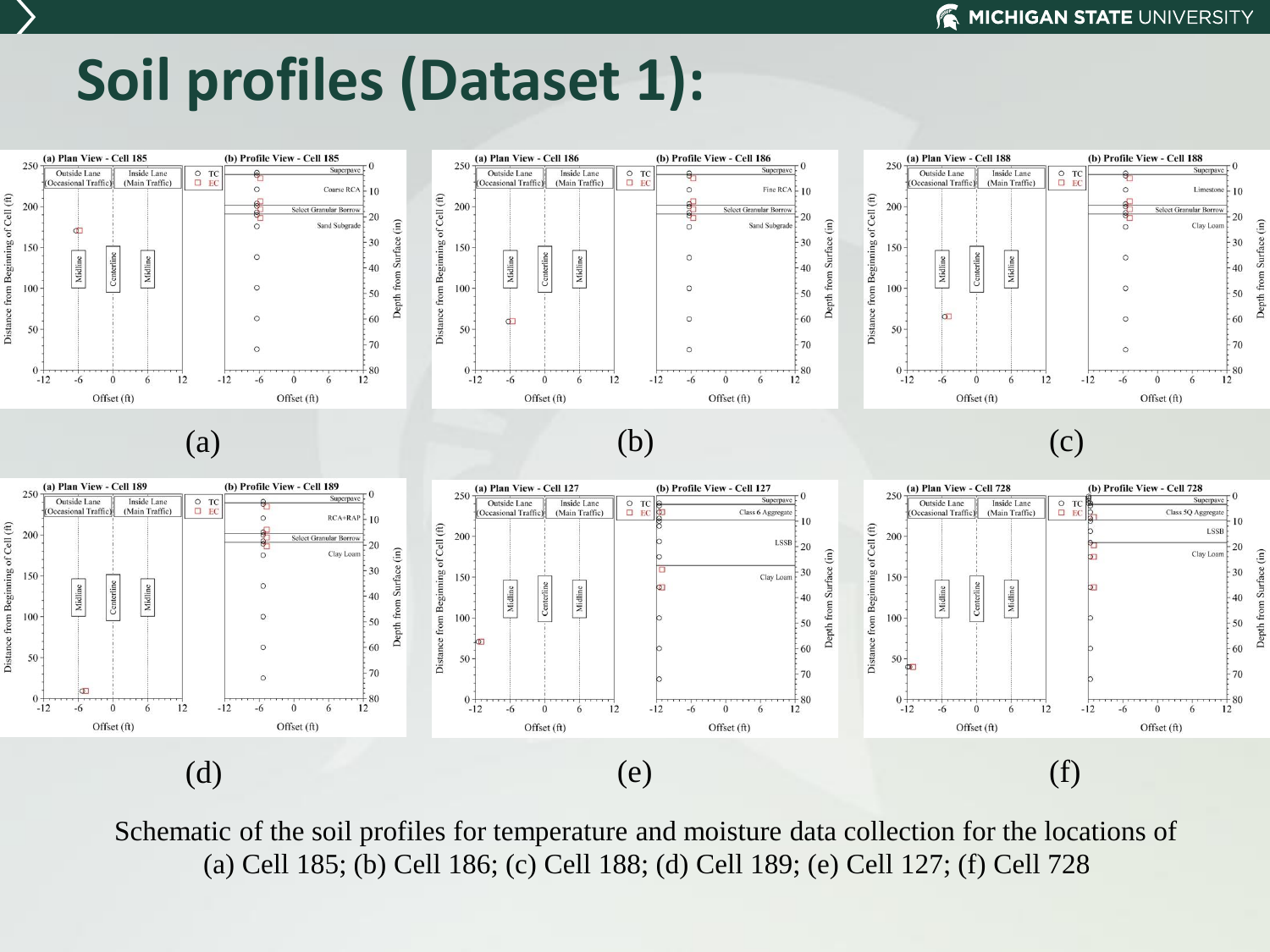## **Data details:**

**Dataset 2 (of 2):**

Temperature and moisture data for 2 different counties in are Minnesota: Olmsted and Koochiching

Frequency: 1-hour time intervals Time period: 2005-2012, 2012-2019 (Koochiching); 2000- 2007, 2010-2017 (Olmsted)

Climate data (same as other dataset): air temperature, relative humidity, wind speed, net radiation, precipitation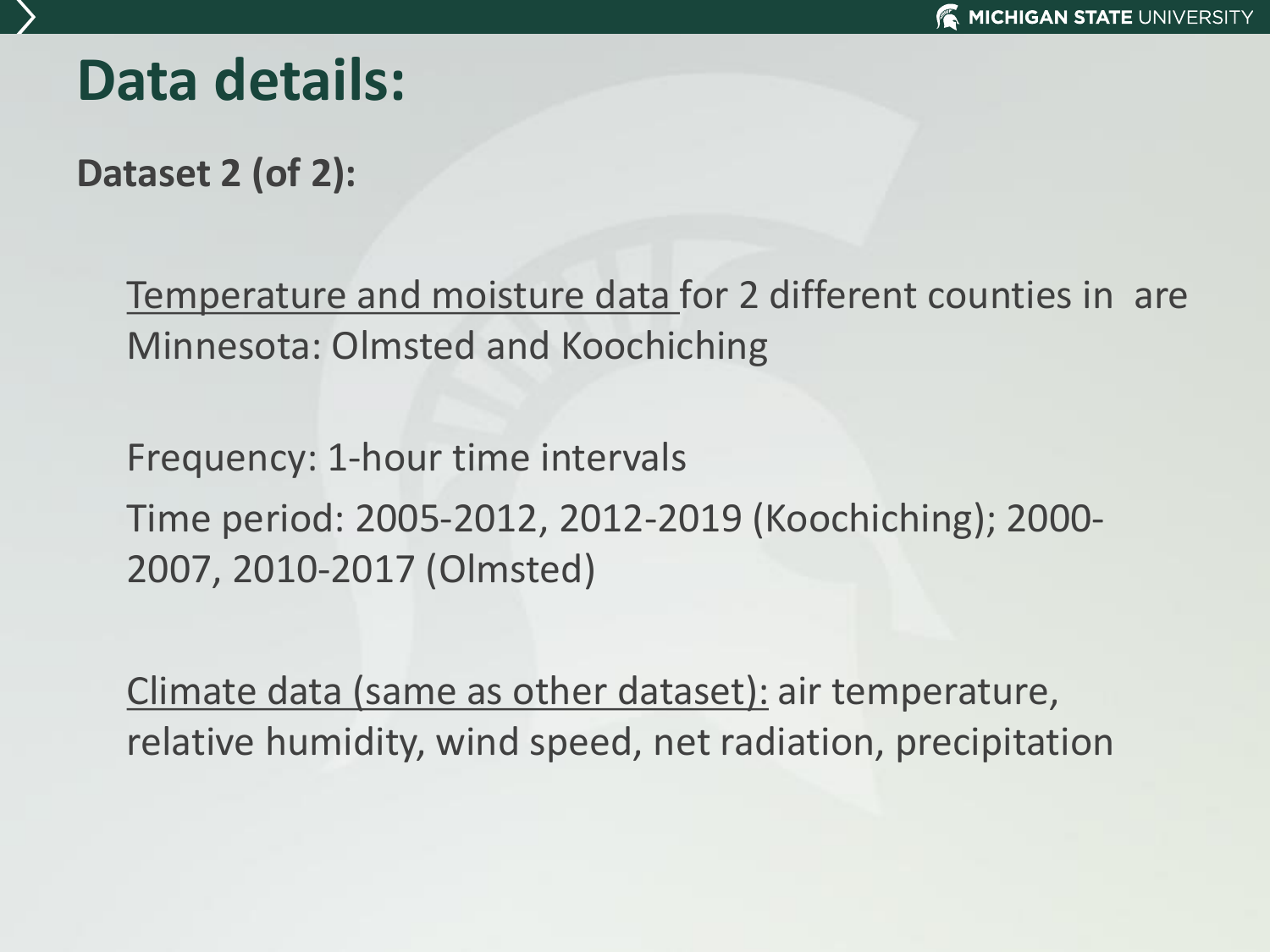# **Data details (Dataset 1):**

Temperature data collected at 12 different depths for all stations

| Cell no. | <b>Cell 185</b> | <b>Cell 186</b> | <b>Cell 188</b> | <b>Cell 189</b> | <b>Cell 127</b> | <b>Cell 728</b> |  |  |  |  |  |  |  |
|----------|-----------------|-----------------|-----------------|-----------------|-----------------|-----------------|--|--|--|--|--|--|--|
|          | Depth (in)      |                 |                 |                 |                 |                 |  |  |  |  |  |  |  |
| $TC_1$   | 2.8             | 3               | 3               | 3               | 3               | 3               |  |  |  |  |  |  |  |
| $TC_2$   | 3.8             | 4               | $\overline{4}$  | $\overline{4}$  | 4               | $\overline{4}$  |  |  |  |  |  |  |  |
| $TC_3$   | 9.3             | 9.5             | 9.5             | 9.5             | 6.5             | 6.5             |  |  |  |  |  |  |  |
| $TC_4$   | 14.8            | 15              | 15              | 15              | 9               | 9               |  |  |  |  |  |  |  |
| $TC_5$   | 15.8            | 16              | 16              | 16              | 10              | 10              |  |  |  |  |  |  |  |
| $TC_6$   | 18.3            | 18.5            | 18.5            | 18.5            | 12              | 14              |  |  |  |  |  |  |  |
| $TC_7$   | 19.3            | 19.5            | 19.5            | 19.5            | 18              | 18.5            |  |  |  |  |  |  |  |
| $TC_8$   | 23.8            | 24              | 24              | 24              | 24              | 24              |  |  |  |  |  |  |  |
| $TC_9$   | 35.8            | 36              | 36              | 36              | 36              | 36              |  |  |  |  |  |  |  |
| $TC_10$  | 47.8            | 48              | 48              | 48              | 48              | 48              |  |  |  |  |  |  |  |
| $TC_11$  | 59.8            | 60              | 60              | 60              | 60              | 60              |  |  |  |  |  |  |  |
| $TC_12$  | 71.8            | 72              | 72              | 72              | 72              | 72              |  |  |  |  |  |  |  |

#### Moisture data collected at 4 depths for all locations

| Cell no.          | <b>Cell 185</b> | <b>Cell 186</b> | <b>Cell 188</b> | <b>Cell 189</b> | <b>Cell 127</b> | <b>Cell 728</b> |  |  |  |  |  |  |
|-------------------|-----------------|-----------------|-----------------|-----------------|-----------------|-----------------|--|--|--|--|--|--|
|                   | Depth (in)      |                 |                 |                 |                 |                 |  |  |  |  |  |  |
| $EC_1$            |                 |                 |                 |                 | 6.5             | 8.5             |  |  |  |  |  |  |
| $\overline{EC_2}$ | 14              | 14              | 14              | 14              | 29              | 19.5            |  |  |  |  |  |  |
| $EC_3$            | רו              | $\overline{ }$  | 17              | 17              | 36              | 24              |  |  |  |  |  |  |
| $EC_4$            | 20.5            | 20.5            | 20.5            | 20.5            |                 | 36              |  |  |  |  |  |  |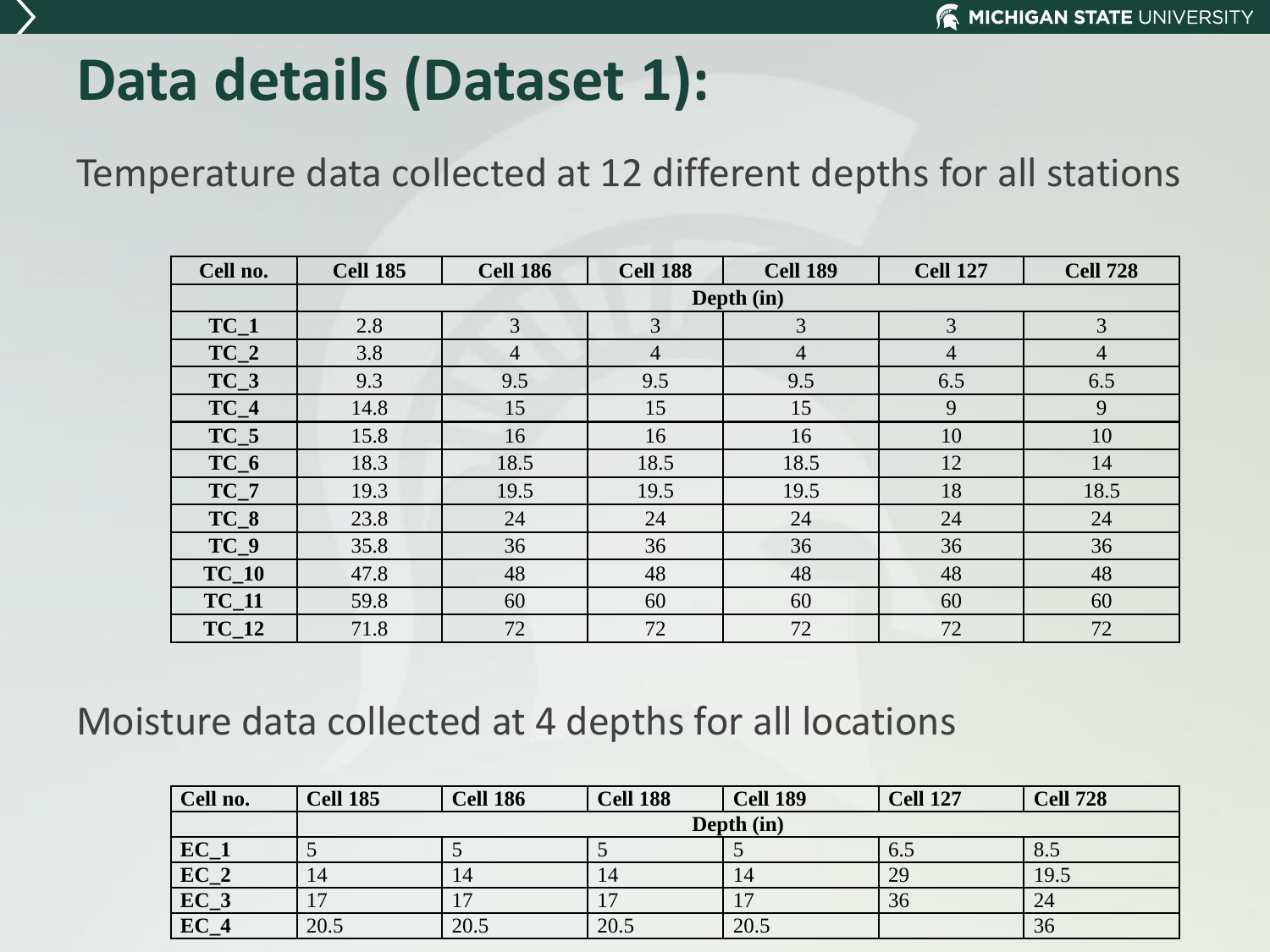# **Data details (Dataset 2):**

#### Temperature sensor locations for the two-time spans

| <b>Dataset location</b> | Time span    | Depth of temperature sensors                                                            |  |  |  |  |  |
|-------------------------|--------------|-----------------------------------------------------------------------------------------|--|--|--|--|--|
|                         | 2005 to 2010 | 10; 40; 70; 90; 120; 180; 240; 300; 360; 420; 480; 540; 600; 720; 840; 960              |  |  |  |  |  |
| Koochiching             | 2012 to 2019 | 10; 30; 50; 80; 120; 150; 180; 210; 240; 300; 360; 420; 480; 540; 600; 640;<br>780; 910 |  |  |  |  |  |
|                         | 2000 to 2007 | 25; 60; 90; 120; 180; 240; 300; 360; 420; 480; 600; 720; 840; 960; 1080                 |  |  |  |  |  |
| <b>Olmsted</b>          | 2010 to 2017 | 10; 25; 50; 70; 130; 190; 250; 310; 370; 430; 490; 550; 610; 730; 850; 970              |  |  |  |  |  |

| <b>Dataset location</b> | Time span    | Depth of moisture sensors                                           |
|-------------------------|--------------|---------------------------------------------------------------------|
|                         | 2005 to 2010 | <b>NA</b>                                                           |
| Koochiching             | 2012 to 2019 | 80, 120, 150, 180, 210, 240, 300, 360, 420, 480, 540, 600, 780, 910 |
|                         | 2000 to 2007 | 60, 90, 120, 180, 240, 300, 360, 420, 480, 600, 720, 840, 960, 1080 |
| <b>Olmsted</b>          | 2010 to 2017 | 70, 130, 190, 250, 310, 370, 430, 490, 550, 610, 730, 850, 970      |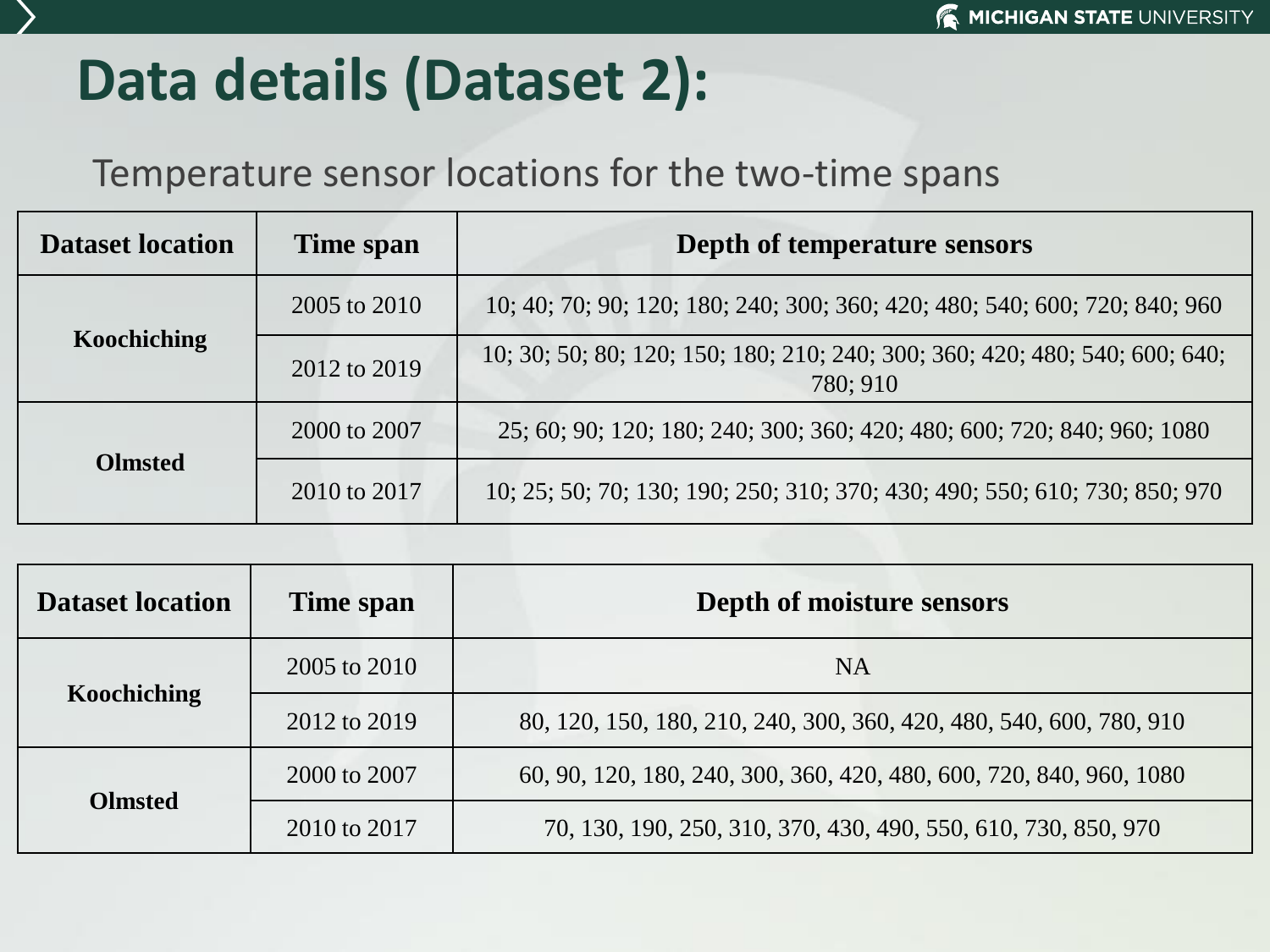# **Data preprocessing:**

#### **Dataset 1: Percent (%) missing temperature data**

|                 | TC1            | TC <sub>2</sub> | TC <sub>3</sub> | TC4            | TC5            | TC <sub>6</sub> | TC7            | TC8            | TC9            | <b>TC10</b>    | <b>TC11</b>    | <b>TC12</b>    |
|-----------------|----------------|-----------------|-----------------|----------------|----------------|-----------------|----------------|----------------|----------------|----------------|----------------|----------------|
| <b>Cell 185</b> | $\overline{2}$ | $\overline{2}$  | $\overline{2}$  | $\bigcirc$     | 2              | $\overline{2}$  | $\overline{2}$ | $\overline{2}$ | 12             | റ              | 87             | $\overline{2}$ |
| <b>Cell 186</b> | $\leq 1$       | $\leq 1$        | $\leq 1$        | $\leq 1$       | $\leq 1$       | $\leq$ 1        | $\leq$ 1       | $\leq 1$       | 11             | $\leq 1$       | $\leq 1$       | < 1            |
| <b>Cell 188</b> | < 1            | $\leq 1$        | $\overline{0}$  | $\theta$       | $\overline{0}$ | $\overline{0}$  | $\overline{0}$ | $\overline{0}$ | $\overline{0}$ | $\overline{0}$ | $\theta$       | $\mathbf{0}$   |
| <b>Cell 189</b> | < 1            | < 1             | $\Omega$        | $\overline{0}$ | $\theta$       | $\overline{0}$  | $\theta$       | $\overline{0}$ | <b>NA</b>      | $\overline{0}$ | $\Omega$       | $\overline{0}$ |
| <b>Cell 127</b> | $\leq 1$       | $\lt 1$         | $\leq 1$        | $\leq 1$       | $\leq 1$       | $\leq 1$        | $\leq$ 1       | $\lt 1$        | $\leq 1$       | $\leq 1$       | $\leq 1$       | $\leq 1$       |
| <b>Cell 728</b> | < 1            | $\leq 1$        | $\leq 1$        | $\overline{0}$ | $\theta$       | $\theta$        | $\overline{0}$ | $\overline{0}$ | $\theta$       | $\Omega$       | $\overline{0}$ | $\overline{0}$ |

**Outliers:** identified and removed from the dataset

#### **Missing Data**:

- Number of missing elements were very small *(other than TC9 and TC11 in Dataset 1)*
- Data imputation was used to fill in missing elements as appropriate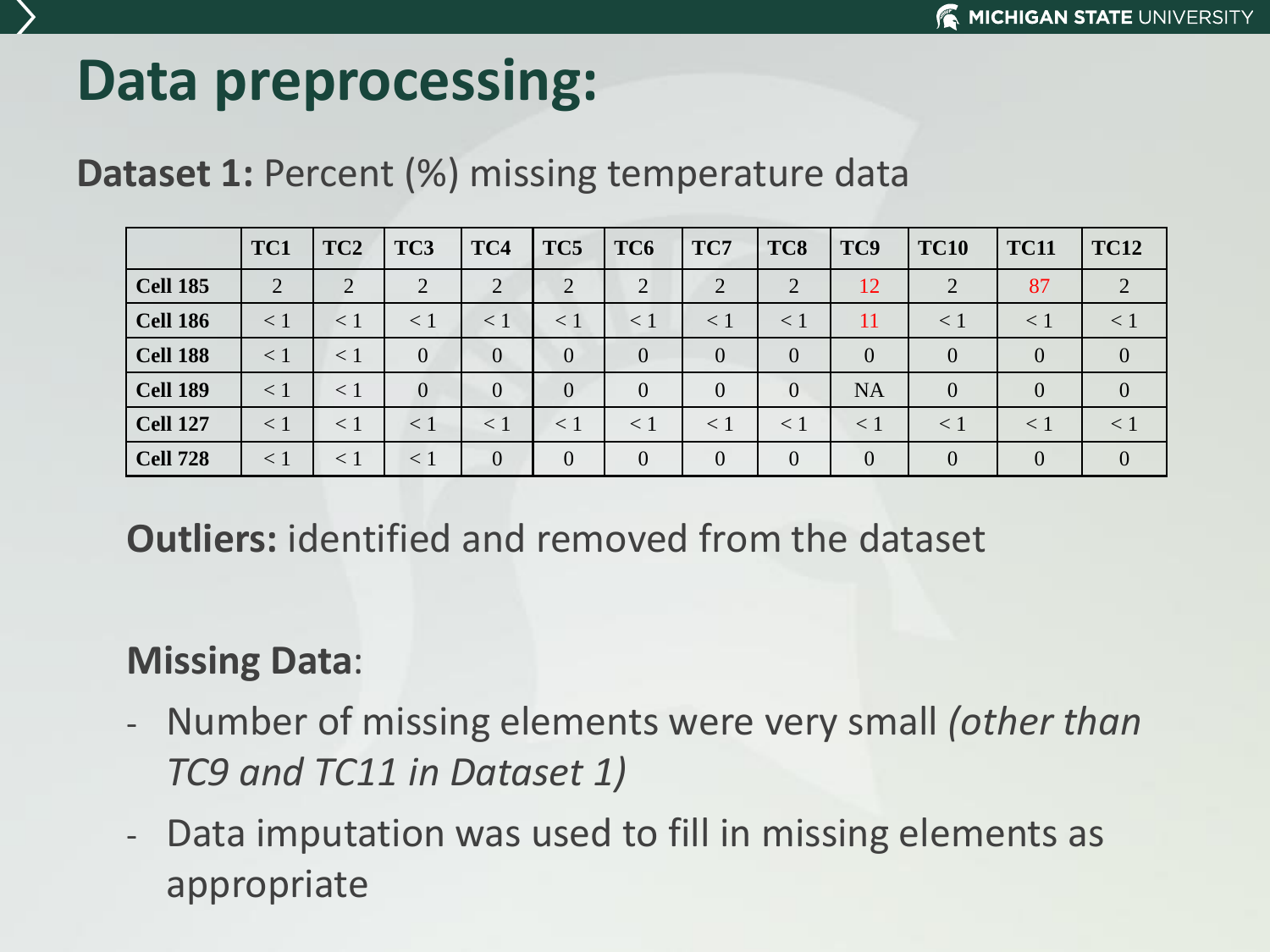## **Data preprocessing:**

#### **Dataset 2:** Same procedure of data preprocessing is also used

| <b>Location</b> | <b>Timespan</b> |             | <b>Percentage of missing elements</b><br>TC9<br>TC <sub>2</sub><br>TC <sub>3</sub><br>TC5<br>TC <sub>6</sub><br>TC7<br>TC8<br>TC4<br>58<br>$\leq$ 1<br>$\leq$ 1<br><1<br>$\leq$ 1<br>$\leq$ 1<br>$\leq$ 1<br>$\leq$ 1<br>TC15<br><b>TC16</b><br><b>TC18</b><br>TC11<br>TC12<br>TC13<br><b>TC14</b><br>TC17<br>$\overline{5}$<br>$\leq$ 1<br>$\leq$ 1<br>$\leq$ 1<br><1<br>$\leq$ 1<br>$\leq$ 1<br>$\overline{4}$<br>TC9<br>TC <sub>2</sub><br>TC <sub>3</sub><br>TC5<br>TC <sub>6</sub><br>TC7<br>TC4<br>TC8<br>50<br>41<br>$\leq$ 1<br>$\leq$ 1<br>$\leq$ 1<br>$\leq$ 1<br>$\leq$ 1<br>$\leq$ 1<br>TC12<br>TC13<br>TC15<br><b>TC18</b><br>TC11<br>TC14<br>TC16<br>TC17<br>$\leq$ 1<br>$\leq$ 1<br>$\leq$ 1<br>$\leq$ 1<br>$\leq$ 1<br>$\leq$ 1<br>$\leq$ 1<br>$\leq$ 1<br>TC <sub>2</sub><br>TC <sub>3</sub><br>TC5<br>TC <sub>6</sub><br>TC7<br>TC8<br>TC9<br>TC4<br>$\overline{7}$<br>7<br>28<br>7<br>7<br>7<br>7<br>7 |          |          |             |                 |             |          |          |  |  |  |  |  |
|-----------------|-----------------|-------------|---------------------------------------------------------------------------------------------------------------------------------------------------------------------------------------------------------------------------------------------------------------------------------------------------------------------------------------------------------------------------------------------------------------------------------------------------------------------------------------------------------------------------------------------------------------------------------------------------------------------------------------------------------------------------------------------------------------------------------------------------------------------------------------------------------------------------------------------------------------------------------------------------------------------------|----------|----------|-------------|-----------------|-------------|----------|----------|--|--|--|--|--|
|                 |                 | TC1         |                                                                                                                                                                                                                                                                                                                                                                                                                                                                                                                                                                                                                                                                                                                                                                                                                                                                                                                           |          |          |             |                 |             |          |          |  |  |  |  |  |
| Koochiching     |                 | $\leq$ 1    |                                                                                                                                                                                                                                                                                                                                                                                                                                                                                                                                                                                                                                                                                                                                                                                                                                                                                                                           |          |          |             |                 |             |          |          |  |  |  |  |  |
|                 | 2005-2010       | <b>TC10</b> |                                                                                                                                                                                                                                                                                                                                                                                                                                                                                                                                                                                                                                                                                                                                                                                                                                                                                                                           |          |          |             |                 |             |          |          |  |  |  |  |  |
|                 |                 | $<$ 1       |                                                                                                                                                                                                                                                                                                                                                                                                                                                                                                                                                                                                                                                                                                                                                                                                                                                                                                                           |          |          |             |                 |             |          |          |  |  |  |  |  |
|                 |                 | TC1         |                                                                                                                                                                                                                                                                                                                                                                                                                                                                                                                                                                                                                                                                                                                                                                                                                                                                                                                           |          |          |             |                 |             |          |          |  |  |  |  |  |
|                 |                 | 54          |                                                                                                                                                                                                                                                                                                                                                                                                                                                                                                                                                                                                                                                                                                                                                                                                                                                                                                                           |          |          |             |                 |             |          |          |  |  |  |  |  |
|                 | 2012-2019       | TC10        |                                                                                                                                                                                                                                                                                                                                                                                                                                                                                                                                                                                                                                                                                                                                                                                                                                                                                                                           |          |          |             |                 |             |          |          |  |  |  |  |  |
|                 |                 | $\leq$ 1    |                                                                                                                                                                                                                                                                                                                                                                                                                                                                                                                                                                                                                                                                                                                                                                                                                                                                                                                           |          |          |             |                 |             |          |          |  |  |  |  |  |
|                 |                 | TC1         |                                                                                                                                                                                                                                                                                                                                                                                                                                                                                                                                                                                                                                                                                                                                                                                                                                                                                                                           |          |          |             |                 |             |          |          |  |  |  |  |  |
|                 |                 | 7           |                                                                                                                                                                                                                                                                                                                                                                                                                                                                                                                                                                                                                                                                                                                                                                                                                                                                                                                           |          |          |             |                 |             |          |          |  |  |  |  |  |
|                 | 2000-2007       | TC10        | TC11                                                                                                                                                                                                                                                                                                                                                                                                                                                                                                                                                                                                                                                                                                                                                                                                                                                                                                                      | TC12     | TC13     | <b>TC14</b> | TC15            |             |          |          |  |  |  |  |  |
|                 |                 |             |                                                                                                                                                                                                                                                                                                                                                                                                                                                                                                                                                                                                                                                                                                                                                                                                                                                                                                                           | 9        | 7        | 7           | 7               |             |          |          |  |  |  |  |  |
| <b>Olmsted</b>  |                 | TC1         | TC <sub>2</sub>                                                                                                                                                                                                                                                                                                                                                                                                                                                                                                                                                                                                                                                                                                                                                                                                                                                                                                           | TC3      | TC4      | TC5         | TC <sub>6</sub> | TC7         | TC8      | TC9      |  |  |  |  |  |
|                 |                 | $\leq$ 1    | $\leq$ 1                                                                                                                                                                                                                                                                                                                                                                                                                                                                                                                                                                                                                                                                                                                                                                                                                                                                                                                  | $\leq$ 1 | $\leq$ 1 | 58          | $\leq$ 1        | $\leq$ 1    | $\leq$ 1 | $\leq$ 1 |  |  |  |  |  |
|                 | 2010-2017       | TC10        | TC11                                                                                                                                                                                                                                                                                                                                                                                                                                                                                                                                                                                                                                                                                                                                                                                                                                                                                                                      | TC12     | TC13     | <b>TC14</b> | TC15            | <b>TC16</b> |          |          |  |  |  |  |  |
|                 |                 | $\leq$ 1    | $\leq$ 1                                                                                                                                                                                                                                                                                                                                                                                                                                                                                                                                                                                                                                                                                                                                                                                                                                                                                                                  | $\leq$ 1 | $\leq$ 1 | 58          | $\leq$ 1        | $\leq$ 1    |          |          |  |  |  |  |  |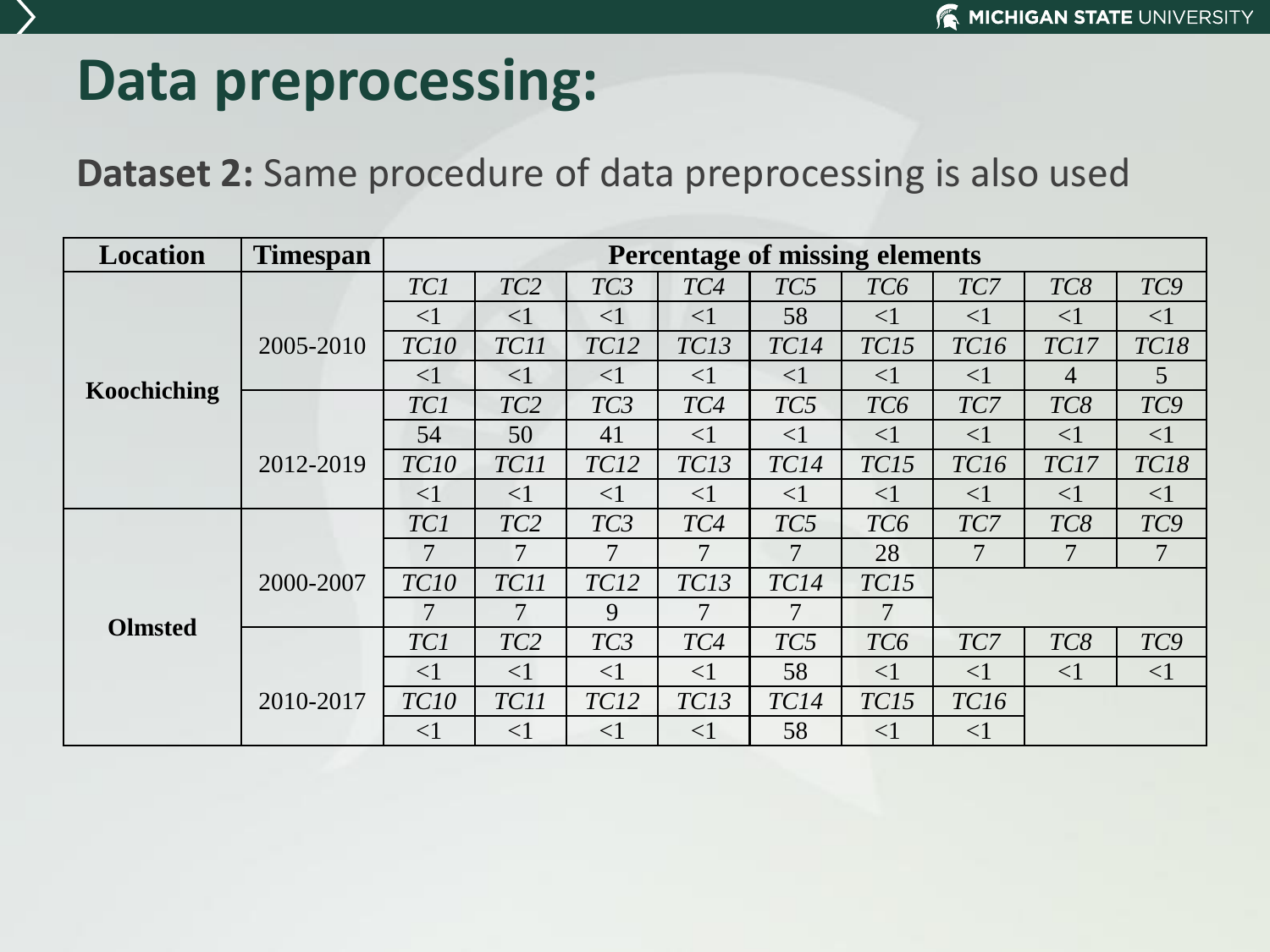# **Freeze-thaw cycle calculations**

*Justification:* Number of freeze-thaw cycles significantly impacts the soil properties

Number of freeze thaw cycles depends on:

- **Executing temperature**
- Thaw temperature (can be difference from freezing temperature)
- Time the soil temperature is lower than the freezing and higher than the thaw temperature

Based on these factors, three different approaches were considered to calculate the number of freeze-thaw cycles:

- Fixed freezing temperature
- Modified reference temperature
- **Time delay method (including fixed freezing temperature)**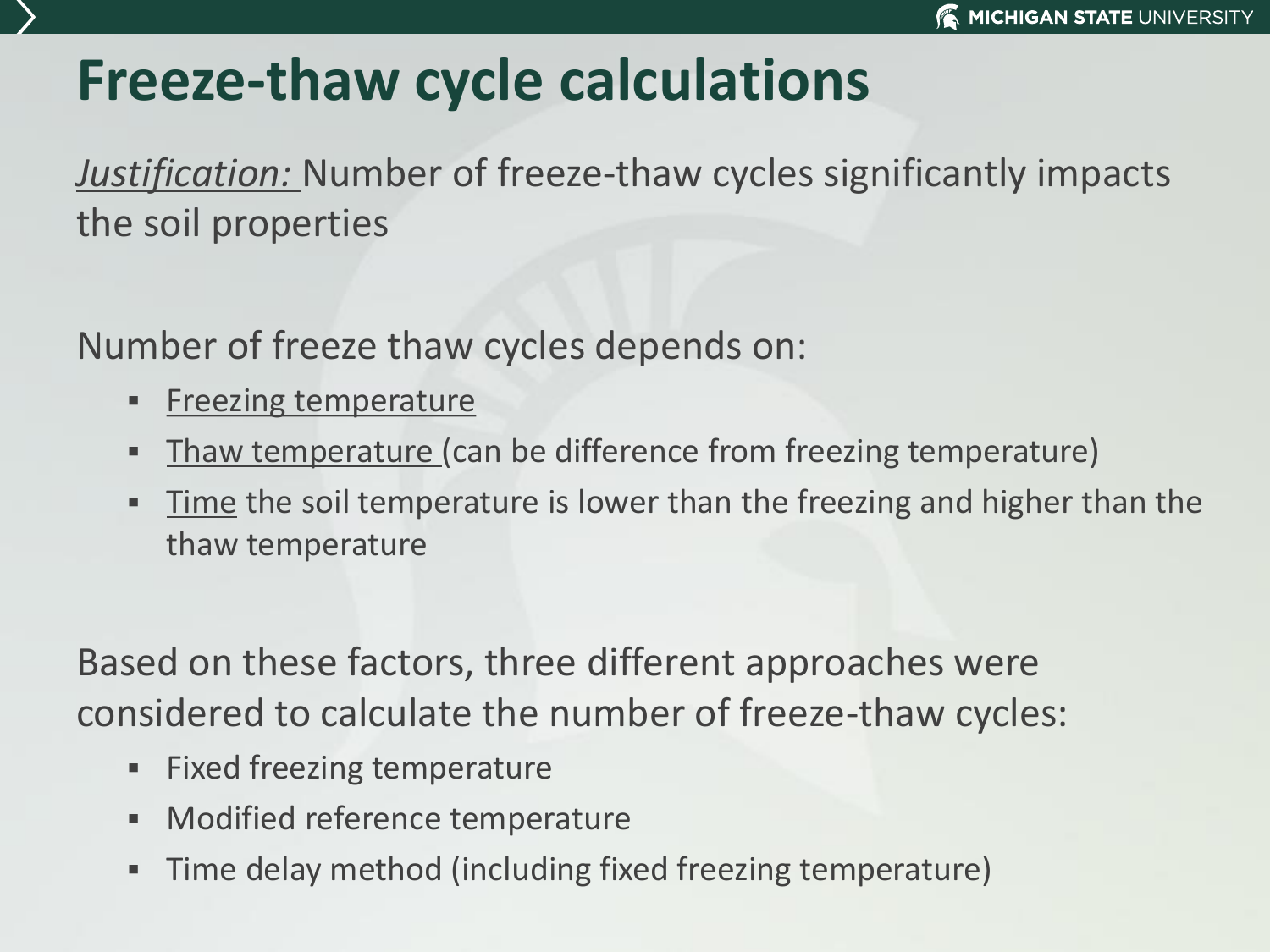### **Freeze-thaw cycles:** Fixed freezing temperature

To undergo a complete freeze-thaw cycle, soil temperature needs to be higher than thaw temperature and then it needs to be lower than freezing temperature.



Thaw temperature is 0℃

9 different freezing temperatures are considered: -0.001 ℃, -0.1 ℃, -0.2 ℃, -0.25 ℃, -0.3 ℃, -0.4 ℃, -0.5 ℃, -0.75 ℃, -1 ℃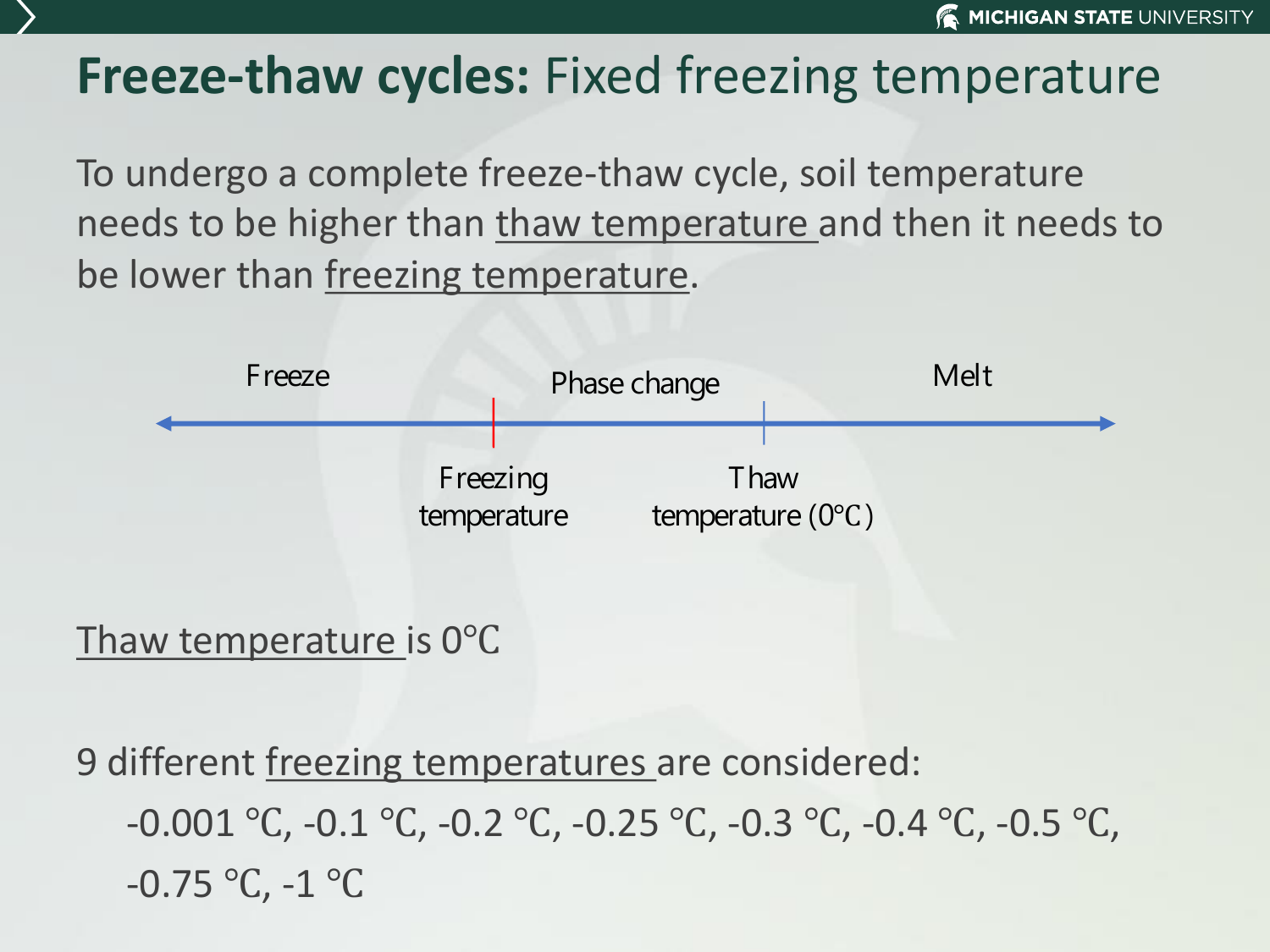### **Freeze-thaw cycles:** Fixed freezing temperature

The variation in number of cycles at different depth are shown below (Cell 185, Dataset 1, for 2018 January to December, similar data in other locations)



- increase freezing temperature, number of cycles reduces significantly
- **EXTE:** If assume larger freezing temperatures, # of cycles reduces with depth; if assume smaller (makes sense), at deeper depths it increases increases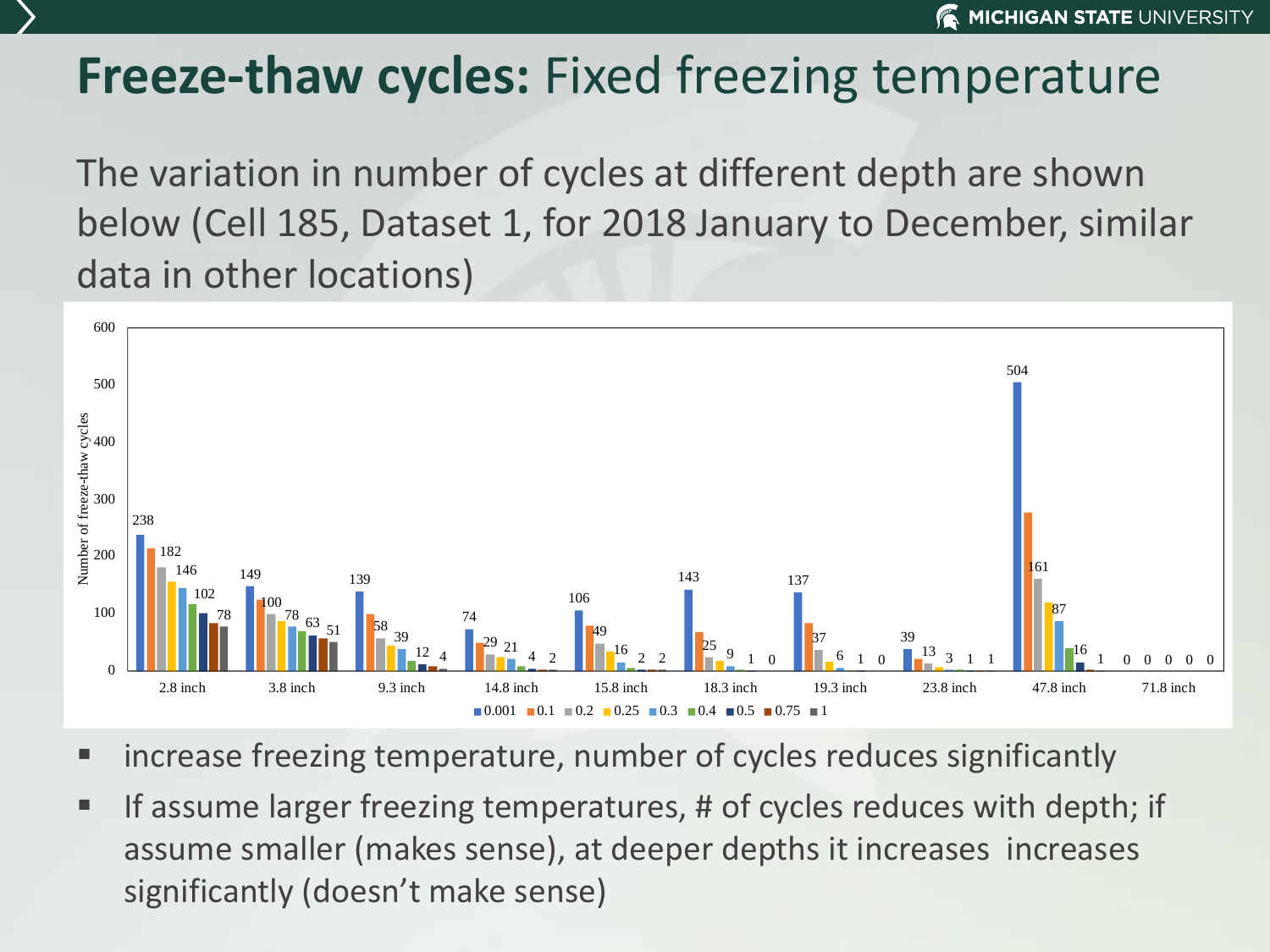### **Freeze-thaw cycles:** Fixed freezing temperature

#### **Summary:**

- Selection of the freezing temperature plays an important role in the calculated number of freeze-thaw cycles
- Increasing the freezing temperature (up to 1<sup>o</sup>C): reduces the number of freeze-thaw cycles calculated at different depths
- Temperature sensors error used in this study is **1°C**; the minimum freezing temperature that can be selected for this calculation should be at least **1**℃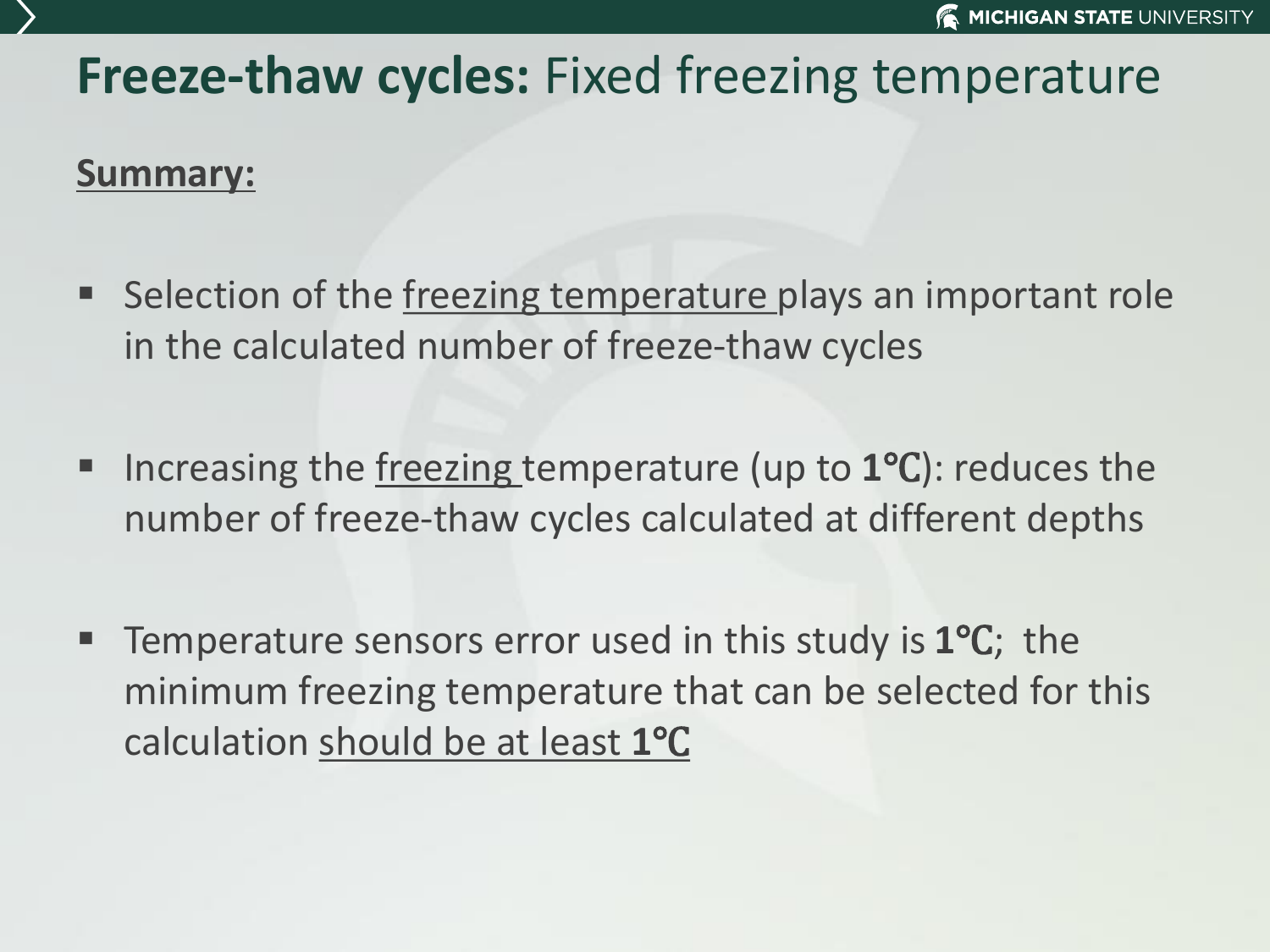### **Freeze-thaw cycles:** Modified reference temperature

Similar to the previous method (i.e the fixed freezing method) However, freezing point **varies** with respect to the time of year rather than a constant value

| <b>Date</b>                     | Reference temperature $({}^{\circ}C)$ | Modified reference temperature $(^{\circ}C)$ |
|---------------------------------|---------------------------------------|----------------------------------------------|
| <b>January 1- January 31</b>    | $\theta$                              | $-1.0$                                       |
| <b>February 1- February 7</b>   | $-1.5$                                | $-1.5$                                       |
| <b>February 8- February 14</b>  | $-2.0$                                | $-2.0$                                       |
| <b>February 15- February 21</b> | $-2.5$                                | $-2.5$                                       |
| <b>February 22- February 28</b> | $-3.0$                                | $-3.0$                                       |
| March 1 – March 7               | $-3.5$                                | $-3.5$                                       |
| <b>March 8 – March 14</b>       | $-4.0$                                | $-4.0$                                       |
| March 15 – March 21             | $-4.5$                                | $-4.5$                                       |
| <b>March 22 – March 28</b>      | $-5.0$                                | $-5.0$                                       |
| March 29 – April 4              | $-5.5$                                | $-5.5$                                       |
| April 5 - April 11              | $-6.0$                                | $-6.0$                                       |
| April 12 - April 18             | $-6.5$                                | $-6.5$                                       |
| April 19 - April 25             | $-7.0$                                | $-7.0$                                       |
| April $26 - May 2$              | $-7.5$                                | $-7.5$                                       |
| <b>May 3- May 9</b>             | $-8.0$                                | $-8.0$                                       |
| <b>May 10- May 16</b>           | $-8.5$                                | $-8.5$                                       |
| <b>May 107 May 23</b>           | $-9.0$                                | $-9.0$                                       |
| <b>May 24- May 30</b>           | $-9.5$                                | $-9.5$                                       |
| <b>June 1- December 31</b>      | $\overline{0}$                        | $-1.0$                                       |

Ref: Technical Memorandum No. 14-10-MAT-02, MINNESOTA DEPARTMENT OF TRANSPORTATION, October 7, 2014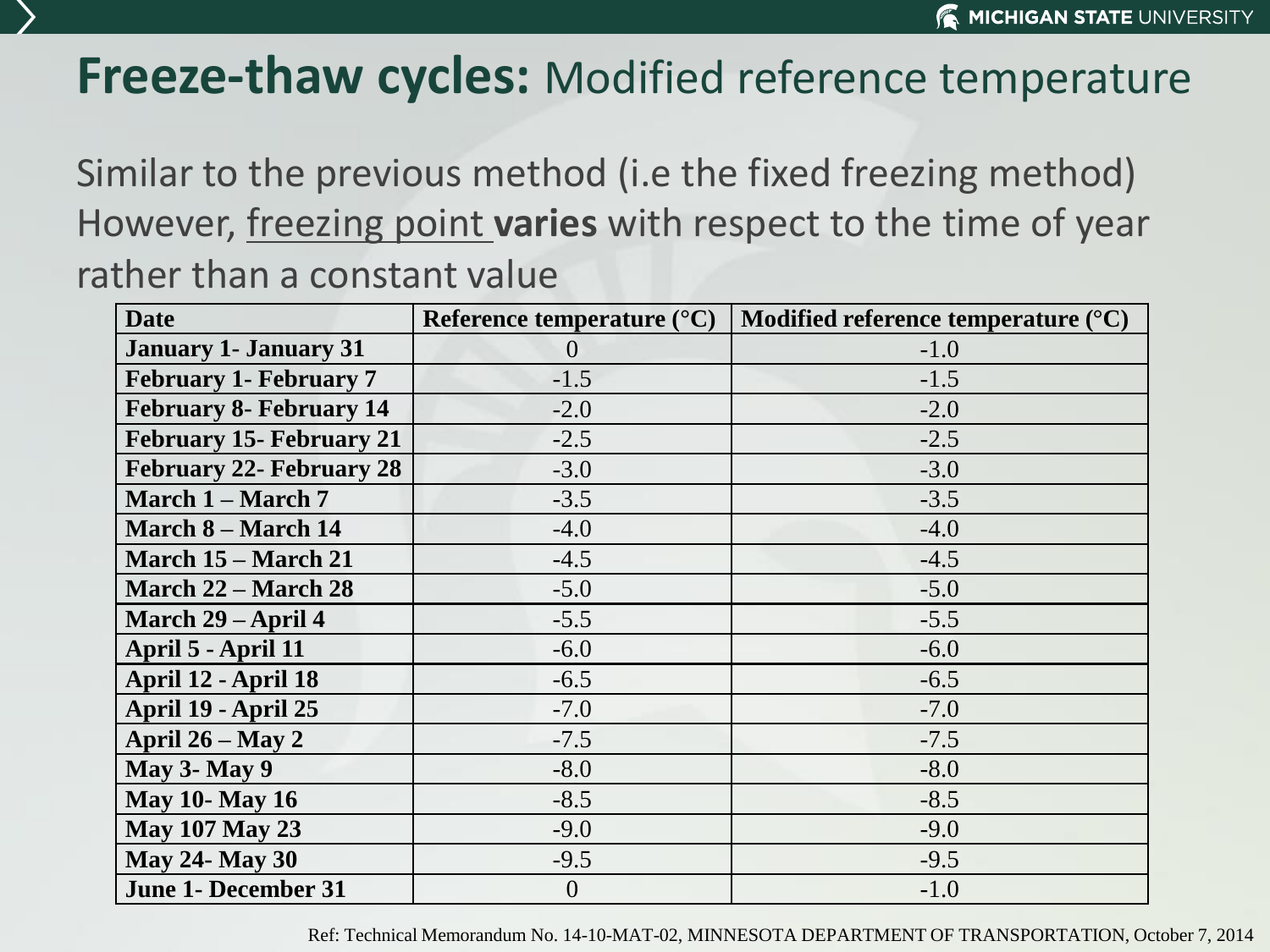### **Freeze-thaw cycles:** Modified reference temperature

The variation in number of cycles at different depth are shown below (Cell 185, **Dataset 1**, for 2018 January to December)



The number of cycles calculated are much **less** compared to the fixed freezing temperature (previous) method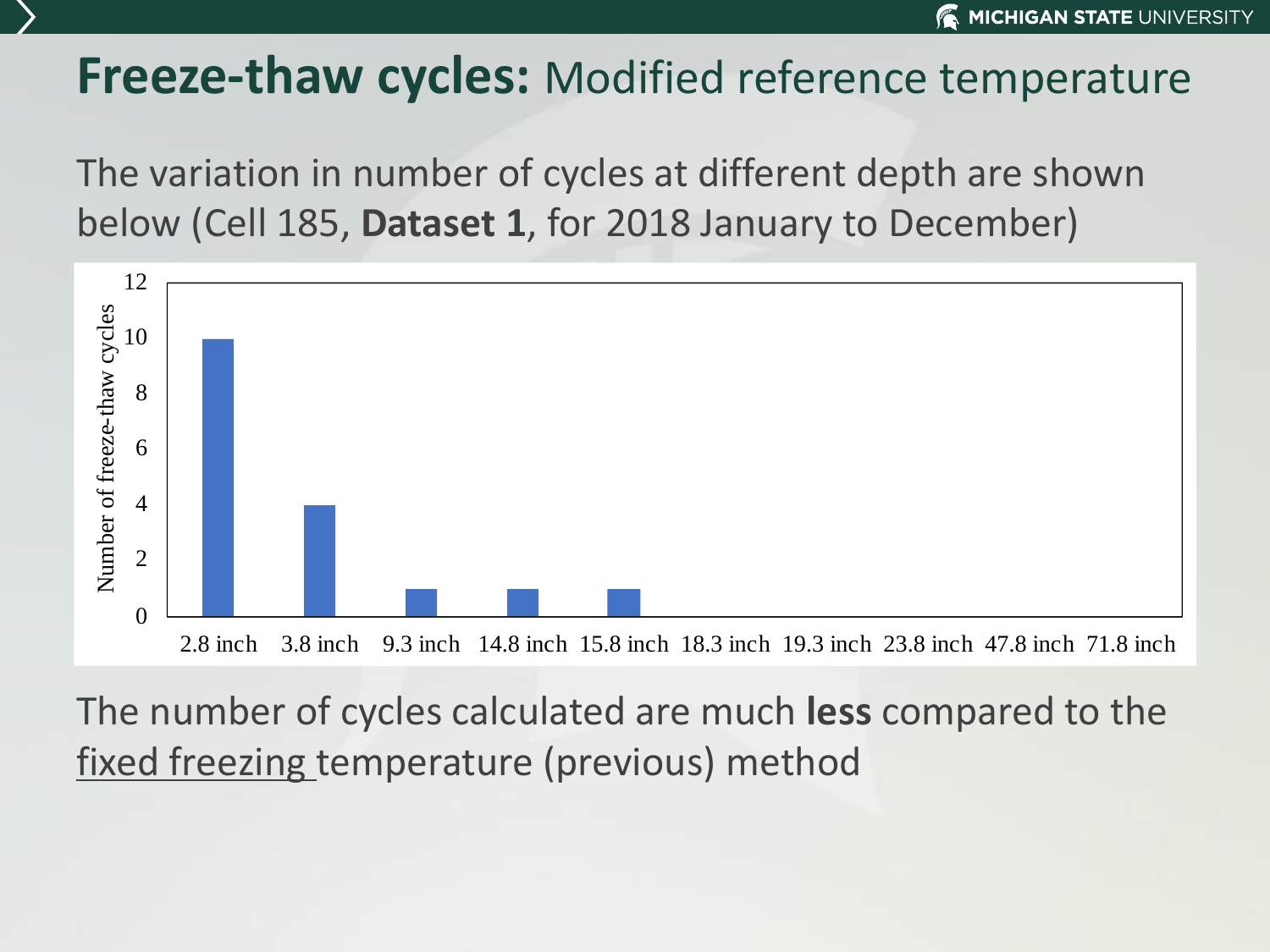## **Freeze-thaw cycles:** Time Delay

"Time delay" is defined as a minimum period of time required for a half of a freeze-thaw cycle to be completed in order for it to count as a F-T cycle



Temperature below freezing point for more than time delay span (1 hour here); considered as complete freezing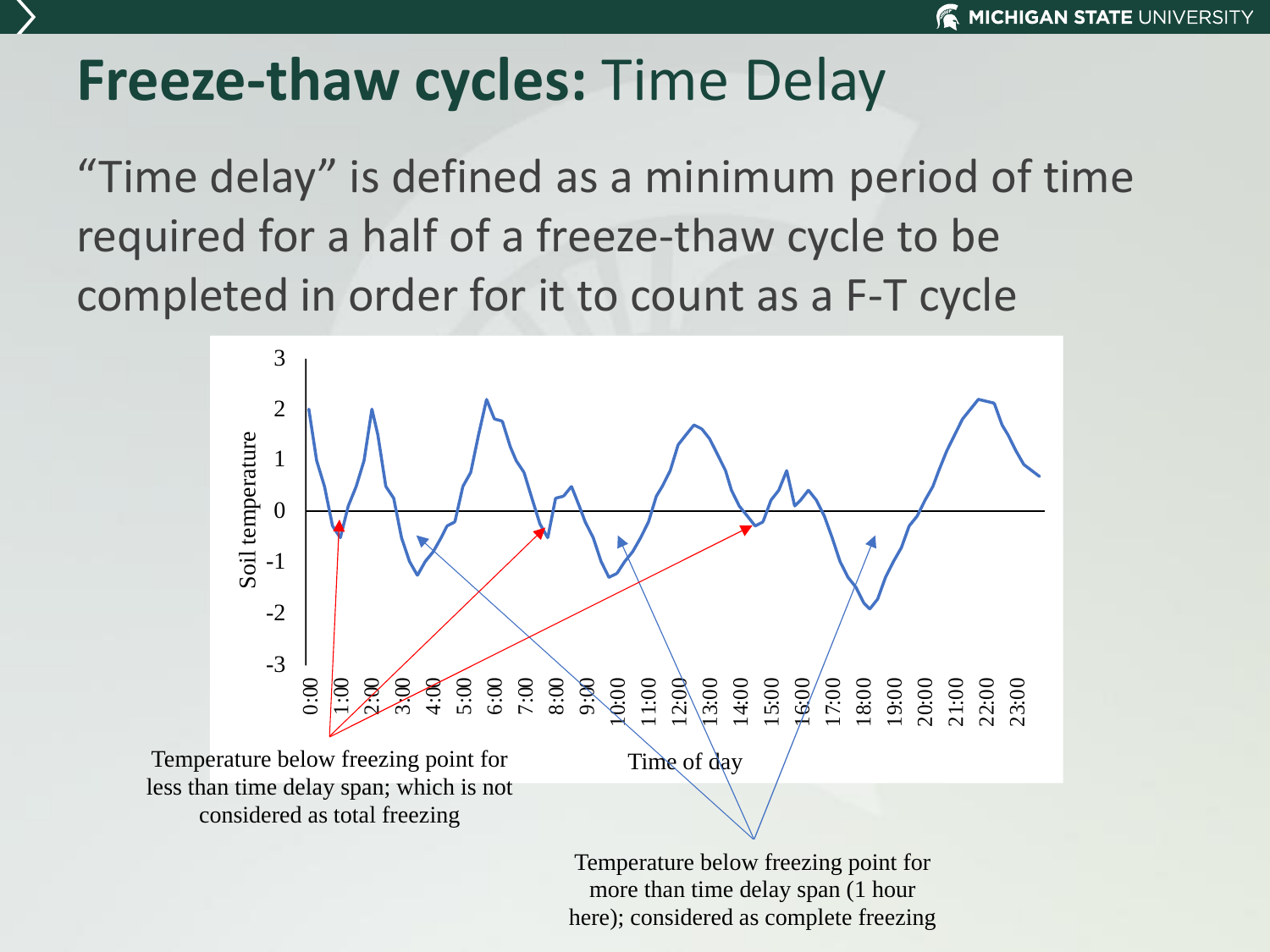## **Freeze-thaw cycles:** Time Delay

4 different time delays considered: 1-hour, 4-hour, 12-hour and 24-hour

The variation in number of cycles at different depth are shown below (Cell 185**, Dataset 1,** for 2018 January to December )



*Increasing the time delay reduces the number of cycles calculated*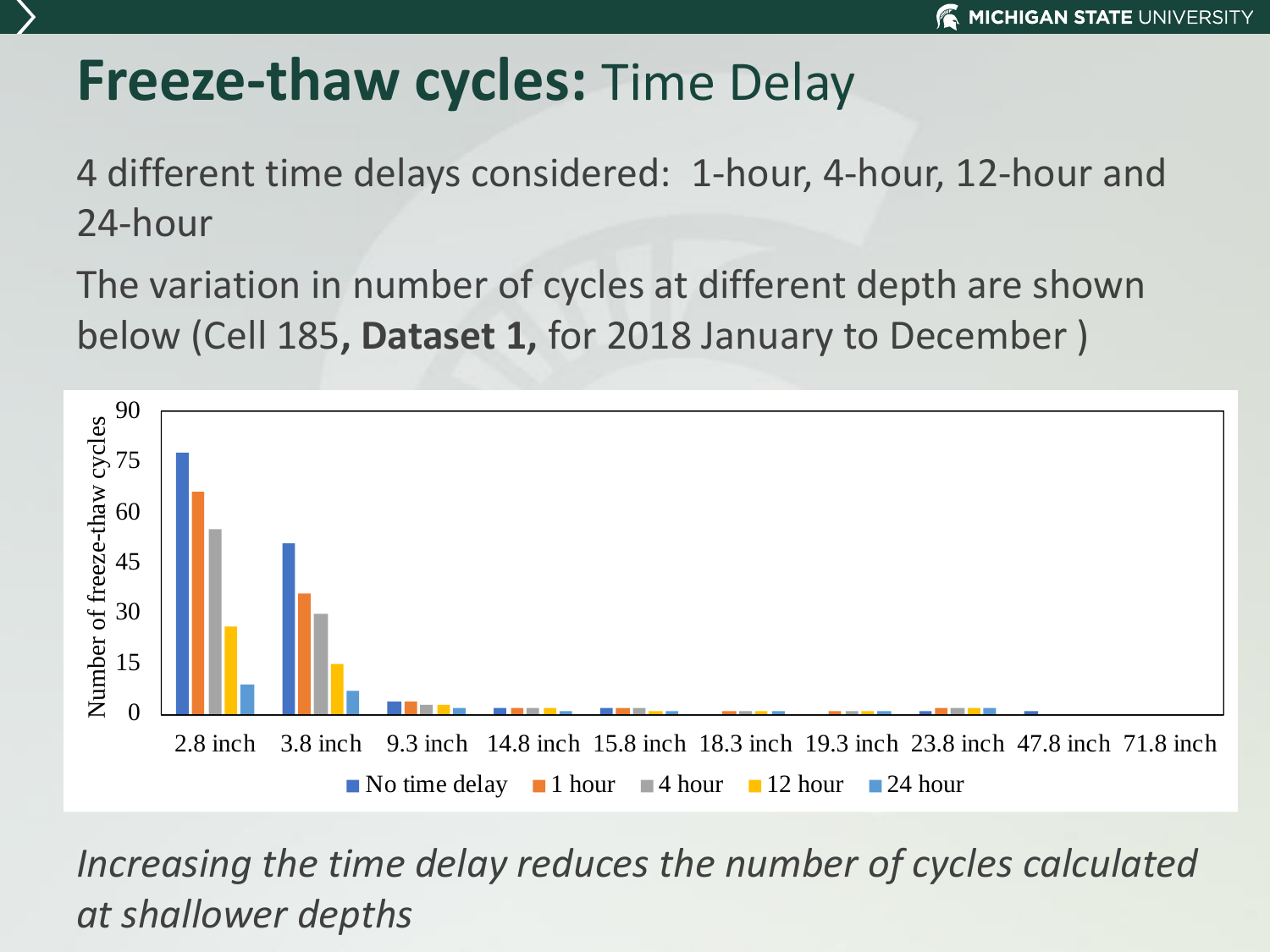## **Freeze-thaw cycles:**

A similar study for Dataset 2 using a **fixed freezing temperature**  of **1 C** and **12-hour** time delay methods. Similar trends can be seen for this dataset





Koochiching 2012-2019 data

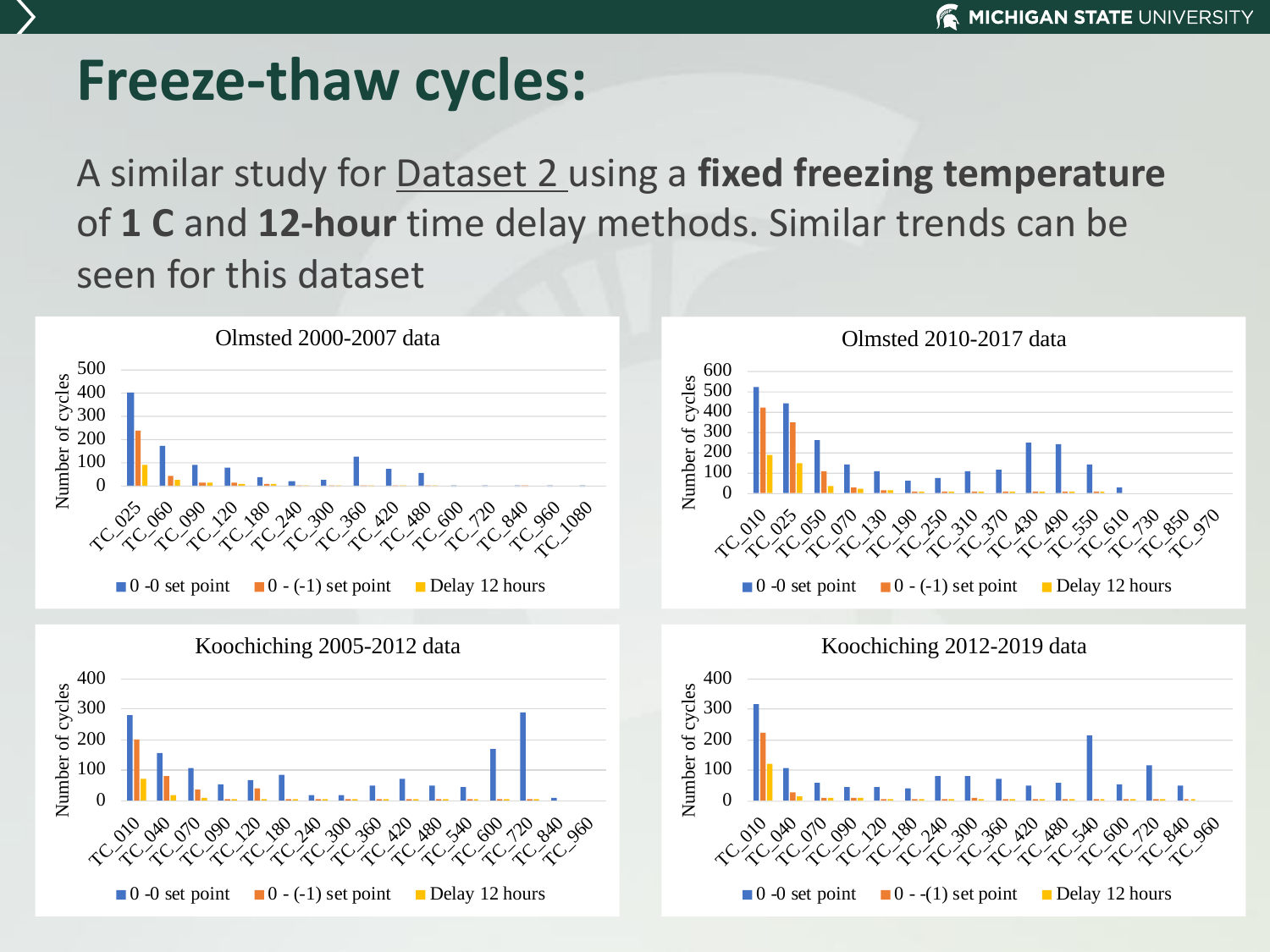# **Questions for TAC :**

#### Which of these three methods would be advised?

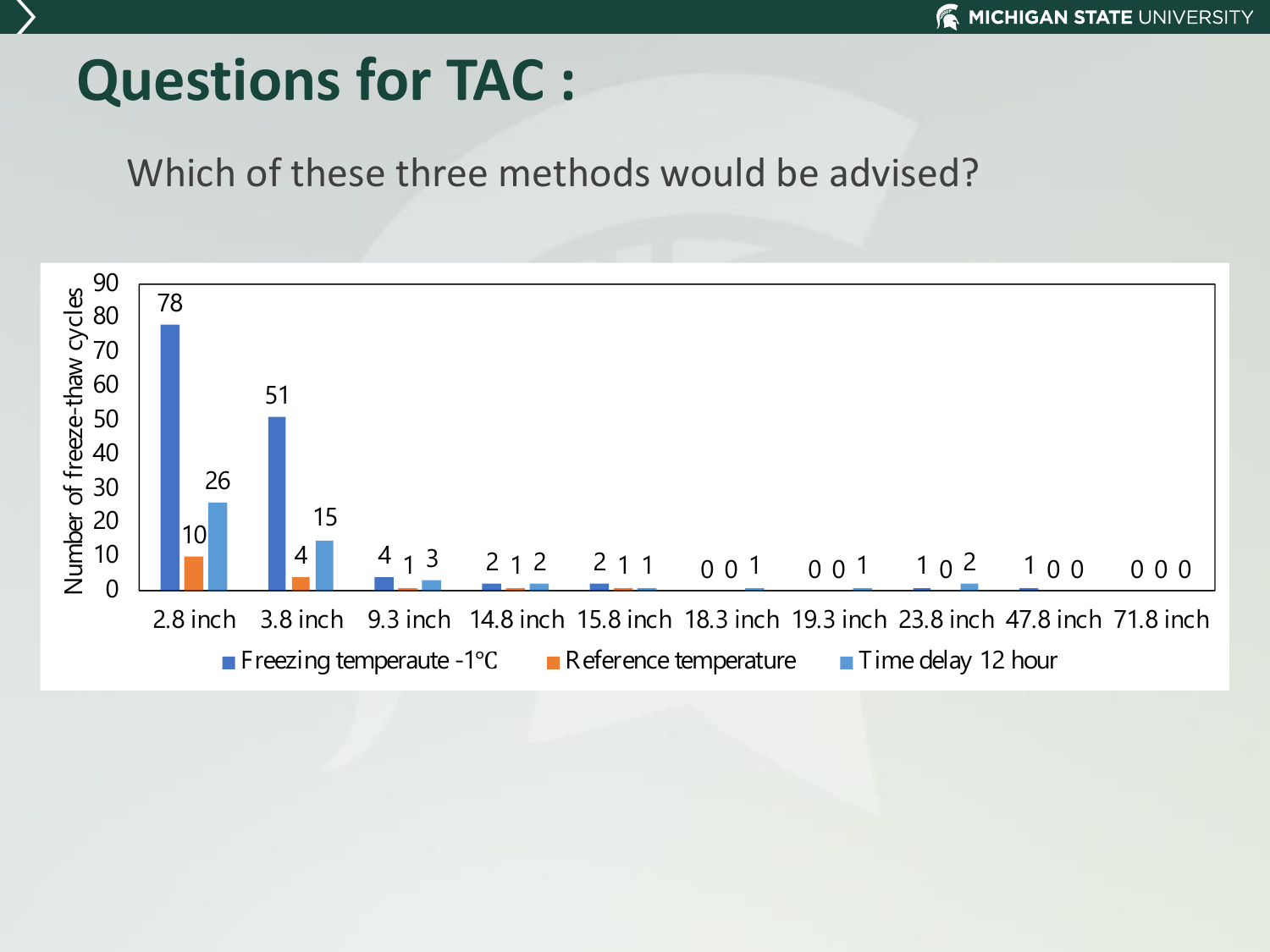# **Soil temperature modeling approach**

Previously we have discussed predicting soil temperature variations over time using different models:

- **EXEC** Linear regression methods,
- Polynomial regression methods,
- Vector auto regressive methods,
- **Predictors used for these models:** 
	- climate parameters (air temperature, relative humidity, rainfall, wind speed)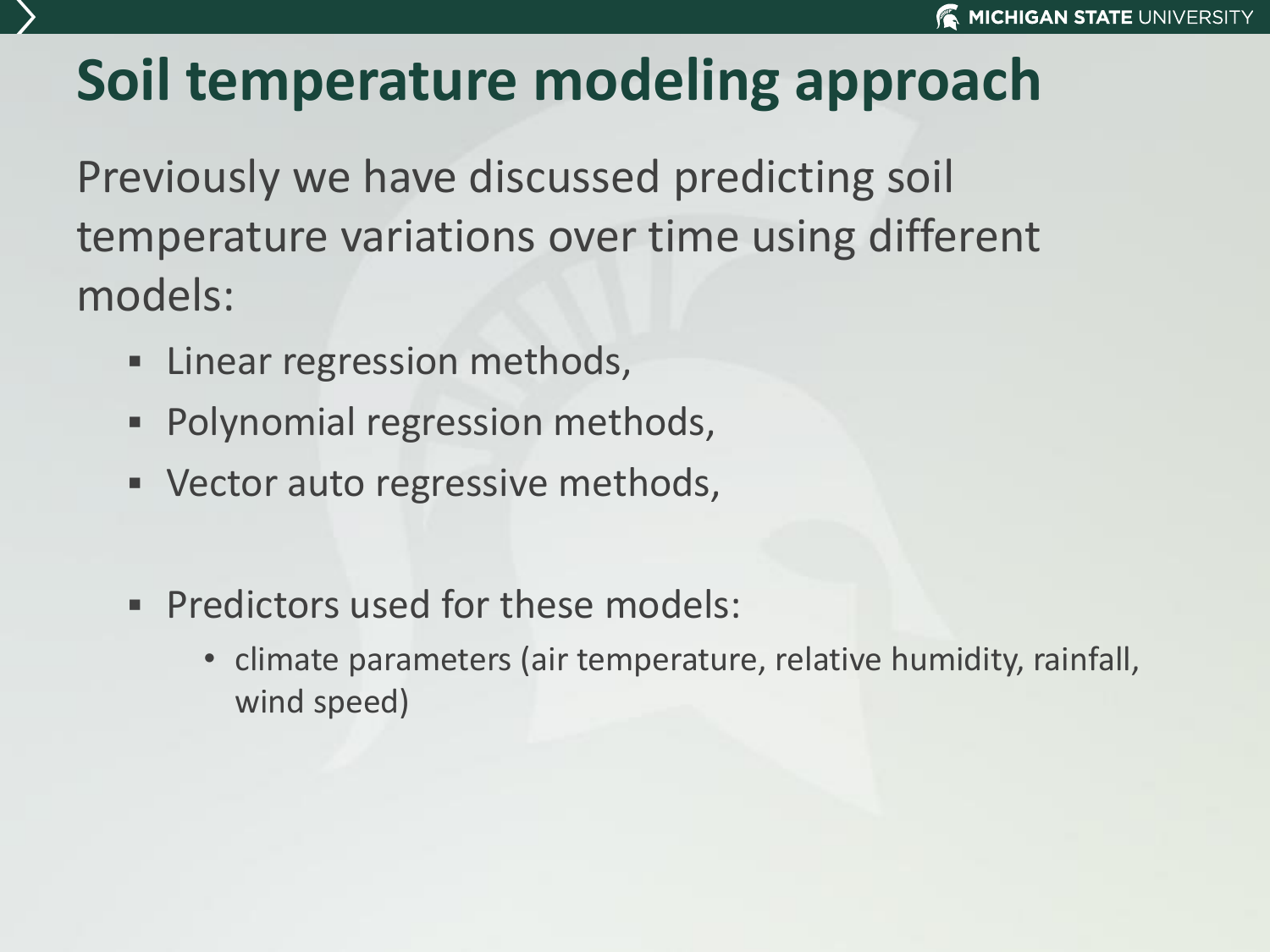# **Soil temperature modeling approach**

There are several studies that used to predict soil surface temperatures:

1. Predict daily average temperature using superposition of two models: predict monthly average temperature and daily average temperature amplitude using *air temperature, solar radiation, wind speed, relative humidity and day of year* [Xing et al., 2018]

2. Estimate daily soil surface temperature using *mean, maximum and minimum air temperature, relative humidity, sunshine hours and solar radiation* [Talaee et al., 2013]

3. Predict daily soil surface temperature using parameters like *average air temperature, total solar radiation, average relative humidity, average dew point temperature, average wind speed and total potential evapotranspiration* [Kim et al., 2014]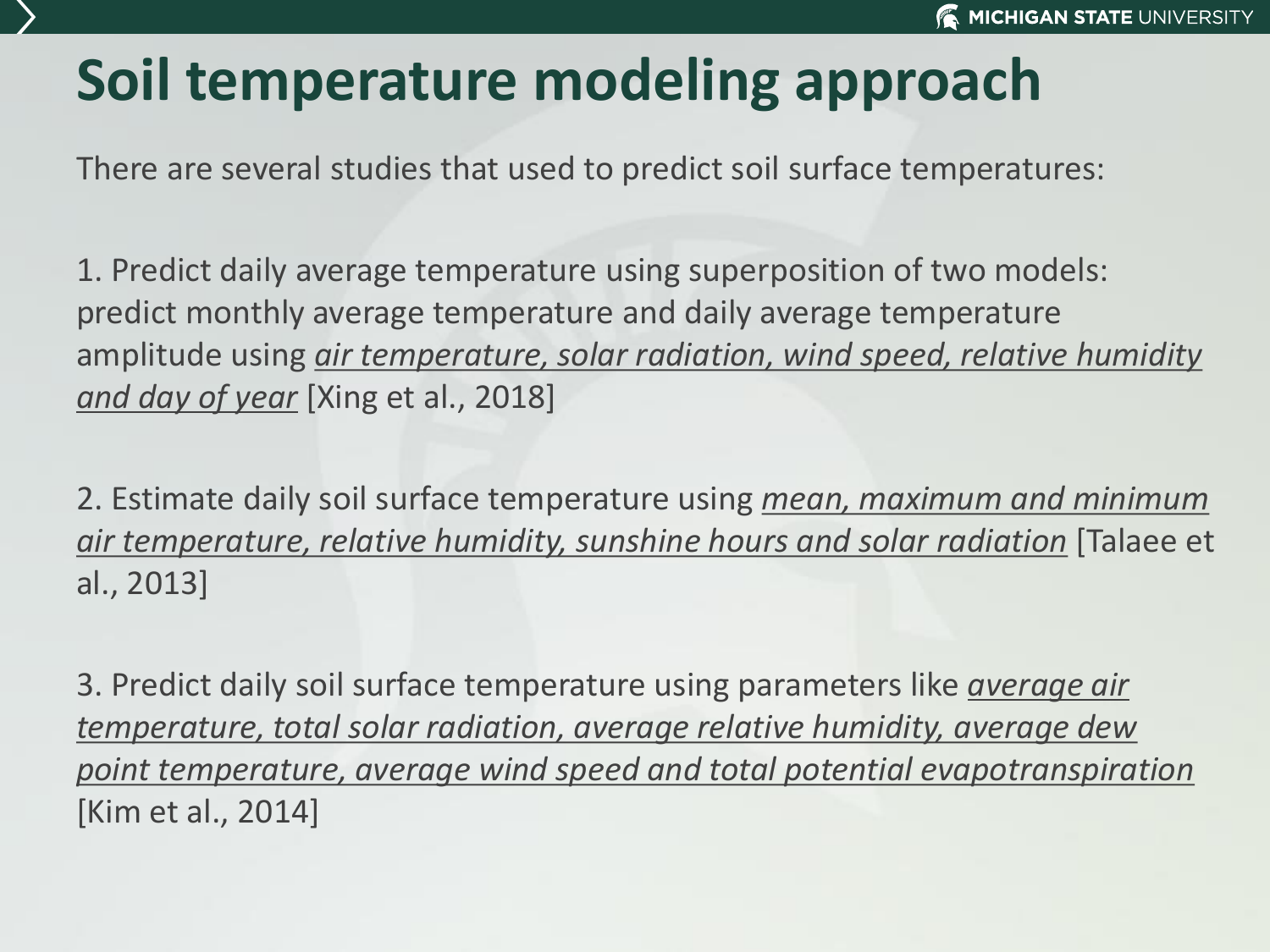# **Soil temperature modeling approach**

### **Update**:

- Solar radiation data has been used as an additional variable
- New variables created by modifying the climate data with respect to time
- 19 variables, based on combining time and climate variables (*see next slide*)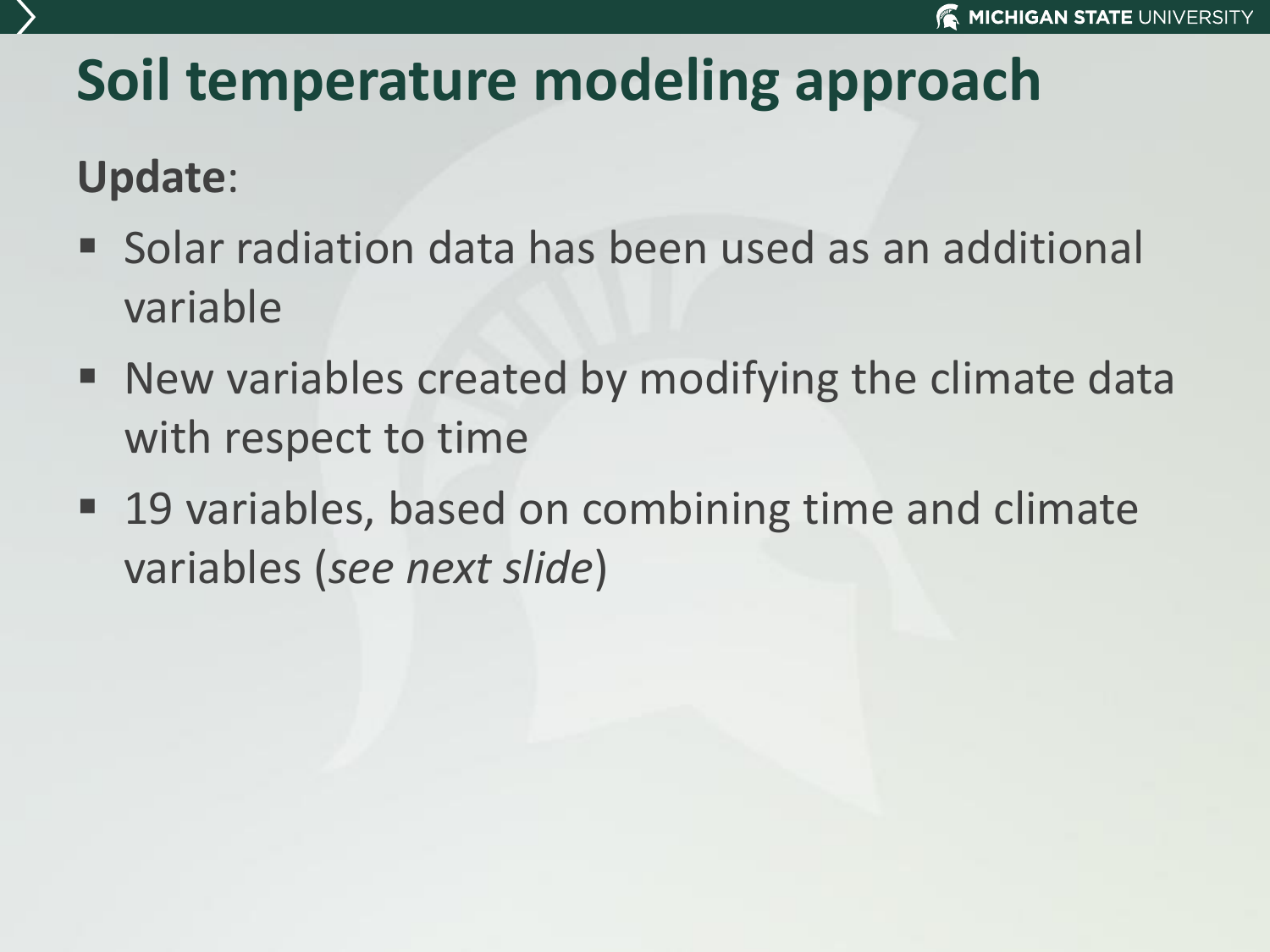# **Modeling approach (updates):**

### The variables are

### (a) Time variables

- 1. Week (1 to 52);
- 2. Month (1 to 12);
- 3. Day of year (1 to 365)
- 4. Timestep (1 to 96 for 15-minute and 1 to 24 for 1-hour data frequency)

(b) Climate variables (Air temperature, Relative humidity, Rain, Wind speed, Solar radiation)

- 1. Actual values
- 2. Daily average values
- 3. Variation in climate parameters for each timestep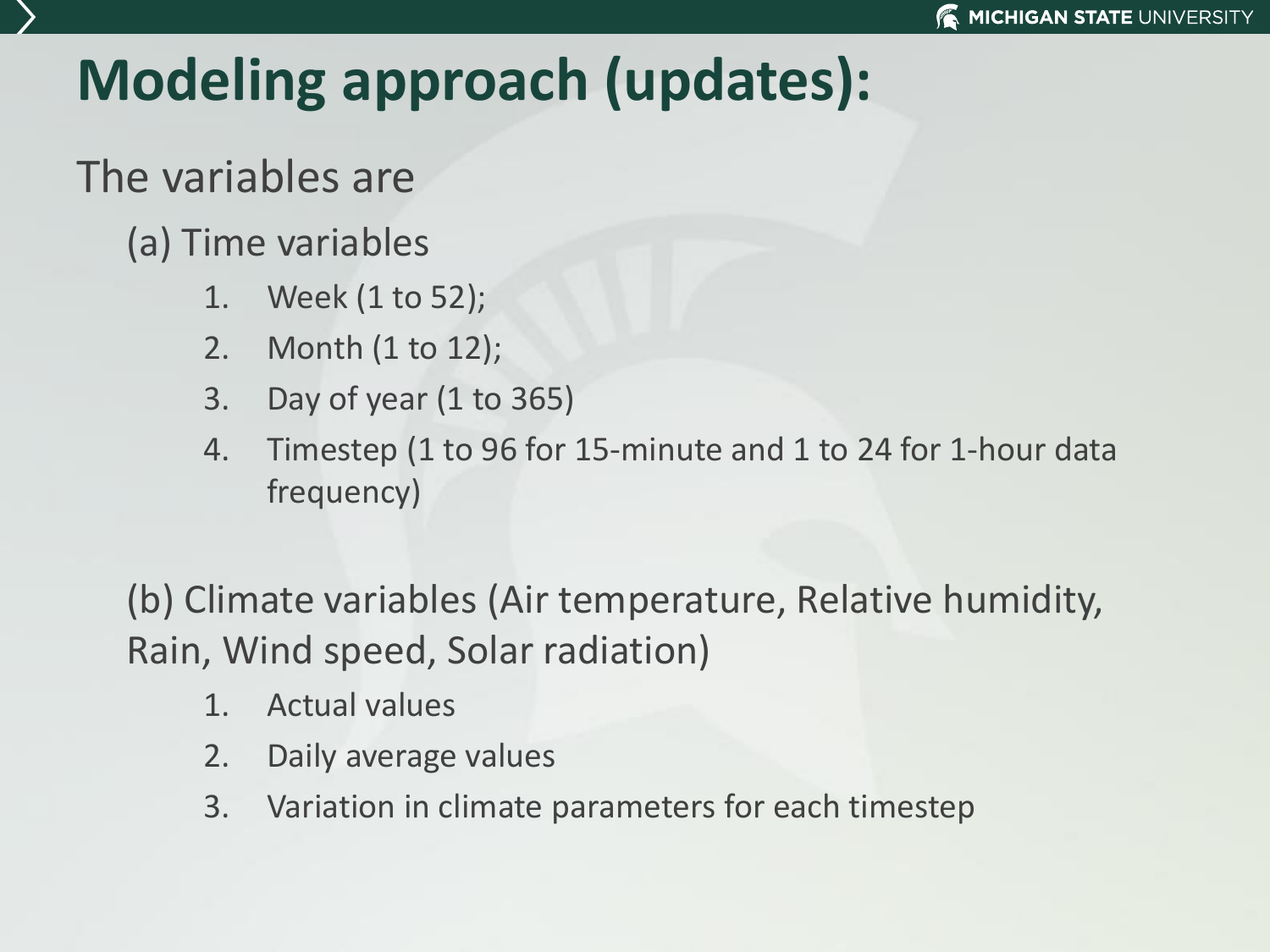# **Modeling approach (updates)**

### Stepwise regression to identify the most significant parameters

|                  | Week             | Month            | Day of Year      |                 | Temperature    |                |           |                |                  |                    |                |                |                  |                |             |                |                         |         |           |
|------------------|------------------|------------------|------------------|-----------------|----------------|----------------|-----------|----------------|------------------|--------------------|----------------|----------------|------------------|----------------|-------------|----------------|-------------------------|---------|-----------|
| Week             |                  |                  |                  |                 |                |                |           |                |                  |                    |                |                |                  |                |             |                |                         |         |           |
| <b>Month</b>     |                  |                  |                  | <b>Timestep</b> |                | Rain           |           |                |                  |                    |                |                |                  |                |             |                |                         |         |           |
| <b>DayofYear</b> |                  |                  |                  |                 |                |                | <b>RH</b> | Wind           | Radiation        | <b>Temperature</b> | Rain           |                |                  |                |             |                |                         |         |           |
| <b>Timestep</b>  | $\overline{0}$   | $\boldsymbol{0}$ | $\boldsymbol{0}$ |                 | Air            |                |           |                |                  |                    |                | <b>RH</b>      | Wind             | Radiation      |             |                |                         |         |           |
| <b>AirTemp</b>   | 0.22             | 0.21             | 0.22             | 0.11            |                |                |           |                | Air<br>Variation |                    | Variation      | Variation      |                  |                | Temperature | Rain           |                         |         |           |
| Rain             | 0.02             | 0.02             | 0.02             | 0.01            | 0.04           |                |           |                |                  |                    |                |                | Variation        |                |             |                |                         |         |           |
| $R$ $H$          | 0.22             | 0.22             | 0.22             | $-0.25$         | $-0.24$        | 0.09           |           |                |                  |                    |                |                |                  |                |             |                | $R$ $H$                 | Wind    | Radiation |
| <b>Wind</b>      | $-0.09$          | $-0.09$          | $-0.09$          | 0.04            | $-0.11$        | 0.01           | $-0.23$   |                |                  |                    |                |                |                  | Variation      | Air         |                |                         |         |           |
| rad              | $\overline{0}$   | $\boldsymbol{0}$ | $\overline{0}$   | 0.04            | 0.46           | $-0.03$        | $-0.5$    | 0.18           |                  |                    |                |                |                  |                | Average     | Average        | Average                 | Average | Average   |
| varTemp          | $\boldsymbol{0}$ | $\boldsymbol{0}$ | $\boldsymbol{0}$ | 0.4             | 0.27           | $-0.01$        | $-0.55$   | 0.26           | 0.5              |                    |                |                |                  |                |             |                |                         |         |           |
| varRain          | $\boldsymbol{0}$ | $\boldsymbol{0}$ | $\boldsymbol{0}$ | 0.01            | $\overline{0}$ | 0.96           | 0.03      | 0.02           | $-0.02$          | $-0.01$            |                |                |                  |                |             |                |                         |         |           |
| varRH            | $\overline{0}$   | $\overline{0}$   | $\overline{0}$   | $-0.36$         | $-0.21$        | 0.04           | 0.71      | $-0.27$        | $-0.51$          | $-0.78$            | 0.04           |                |                  |                |             |                |                         |         |           |
| varWind          | $\boldsymbol{0}$ | $\overline{0}$   | $\boldsymbol{0}$ | 0.05            | 0.1            | 0.02           | $-0.27$   | 0.71           | 0.35             | 0.37               | 0.02           | $-0.38$        |                  |                |             |                |                         |         |           |
| varRad           | $\overline{0}$   | $\boldsymbol{0}$ | $\boldsymbol{0}$ | 0.04            | 0.15           | $-0.02$        | $-0.4$    | 0.28           | 0.91             | 0.55               | $-0.02$        | $-0.56$        | 0.39             |                |             |                |                         |         |           |
| avgTemp          | 0.22             | 0.22             | 0.22             | $\overline{0}$  | 0.96           | 0.04           | $-0.09$   | $-0.18$        | 0.34             | $\overline{0}$     | $\overline{0}$ | $\overline{0}$ | $\theta$         | $\overline{0}$ |             |                |                         |         |           |
| avgRain          | 0.09             | 0.09             | 0.09             | $\overline{0}$  | 0.15           | 0.26           | 0.24      | $\overline{0}$ | $-0.04$          | $\overline{0}$     | $\overline{0}$ | $\overline{0}$ | $\theta$         | $\overline{0}$ | 0.16        |                |                         |         |           |
| avgRH            | 0.31             | 0.31             | 0.31             | $\overline{0}$  | $-0.13$        | 0.09           | 0.71      | $-0.06$        | $-0.2$           | $\overline{0}$     | $\overline{0}$ | $\overline{0}$ | $\overline{0}$   | $\overline{0}$ | $-0.13$     | 0.34           |                         |         |           |
| avgWind          | $-0.12$          | $-0.12$          | $-0.12$          | $\overline{0}$  | $-0.25$        | $\overline{0}$ | $-0.06$   | 0.71           | $-0.11$          | $\overline{0}$     | $\overline{0}$ | $\overline{0}$ | $\mathbf{0}$     | $\overline{0}$ | $-0.26$     | $\overline{0}$ | $-0.08$                 |         |           |
| avgrad           | $-0.01$          | $-0.01$          | $-0.01$          | $\overline{0}$  | 0.77           | $-0.02$        | $-0.33$   | $-0.18$        | 0.42             | $\overline{0}$     | 0              | $\overline{0}$ | $\boldsymbol{0}$ | $\overline{0}$ | 0.8         |                | $-0.09$ $-0.46$ $-0.25$ |         |           |

\**NB: avg: average values for the whole day; var: variation values for each timestep; RH: relative humidity; Wind: wind speed*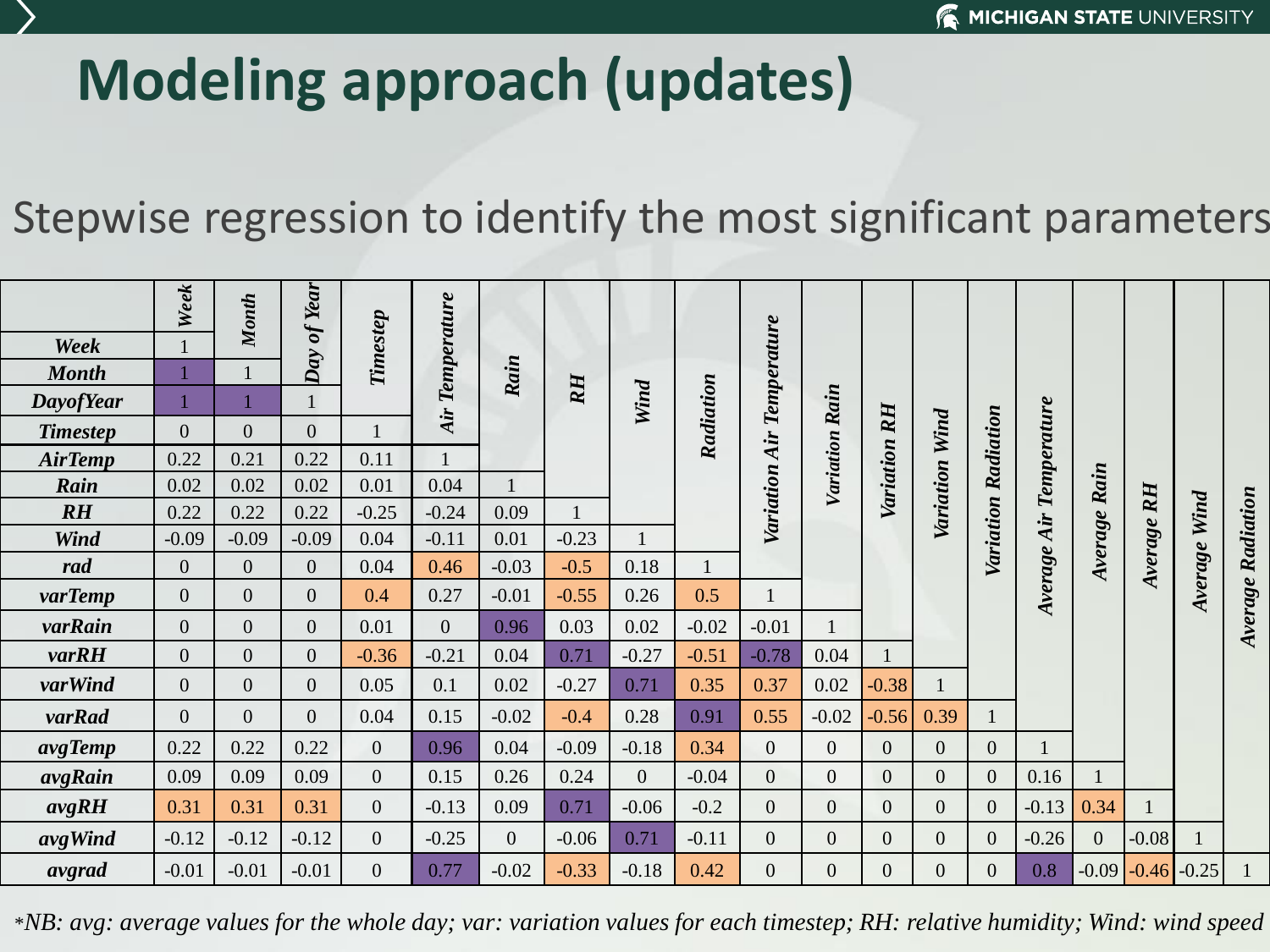# **Modeling approach**

Stepwise regression method is used to:

- 1. Identify most significant variables for temperature prediction;
- 2. Remove highly correlated variables;

Correlation coefficient > 0.7 => High corelated variable Correlation coefficient < 0.3 => Low corelated variable

Variables are selected where correlation coefficients are less than 0.3. In total 8 variables are obtained are obtained as the result of the regression analysis:

- 1. Day of year (1 to 365); 2. Timestep (1 to 4\*24);
- 3. Air temperature; 4. Net radiation;
- 5. Variation in air temperature; 6. Variation in rain;
- 7. Variation in relative humidity; 8. Variation in windspeed;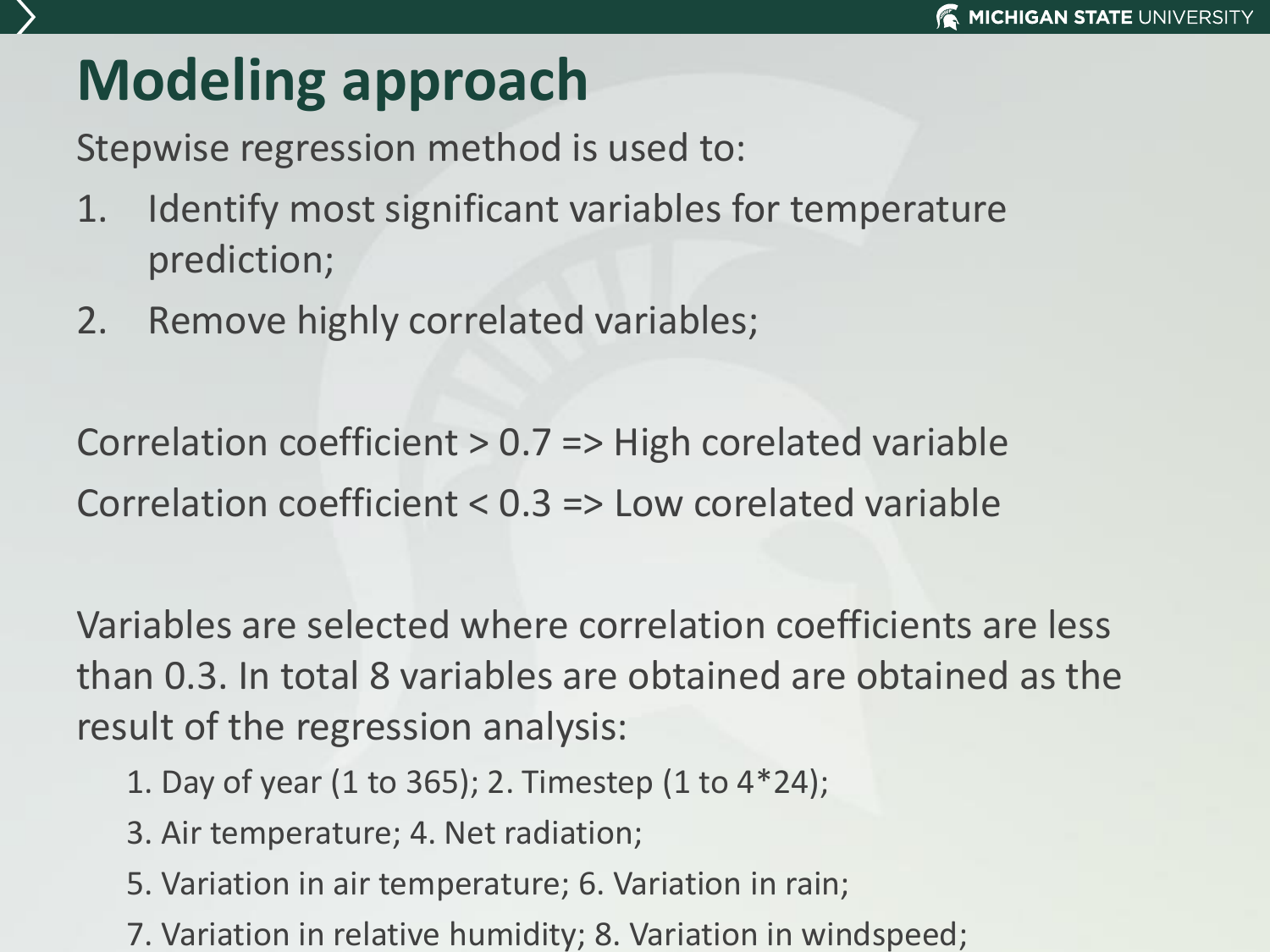# **Initial approach for modeling**

- Fourth order polynomial regression analysis has been done
- Data of 2018 January to December has been used as training data and January 2019 to April 2019
- Root mean square errors (RMSE) are calculated for the predicted values and testing dataset
- Lower the RMSE values, better the model is
- RMSE values reduce with the increase in depth

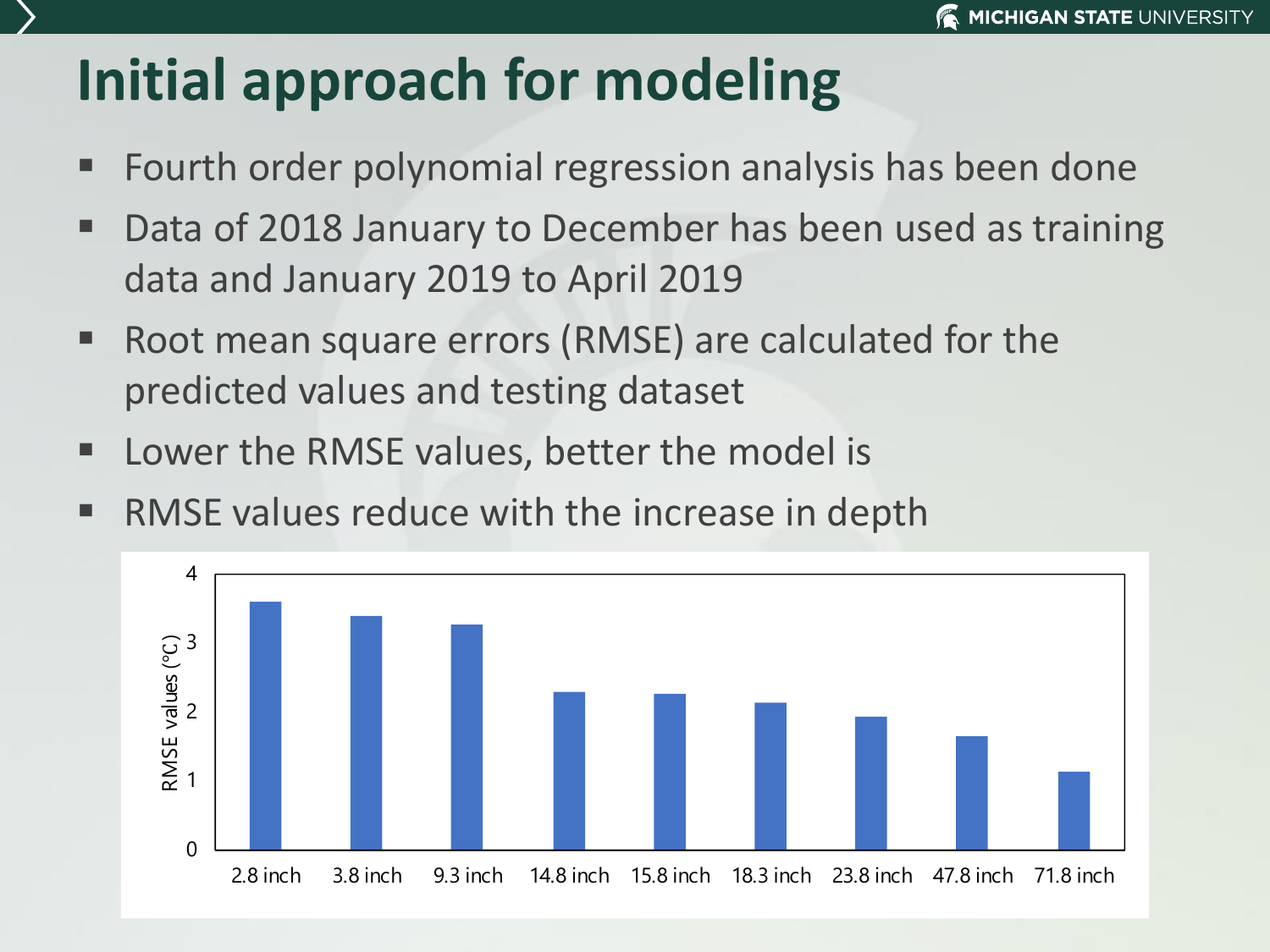### **Future steps**

- Different models will be implemented to predict the soil temperature
- Number of freeze-thaw cycles will be predicted for different locations
- Which timestep should be used for the calculation: 15-minute timestep or 1-hour timestep?